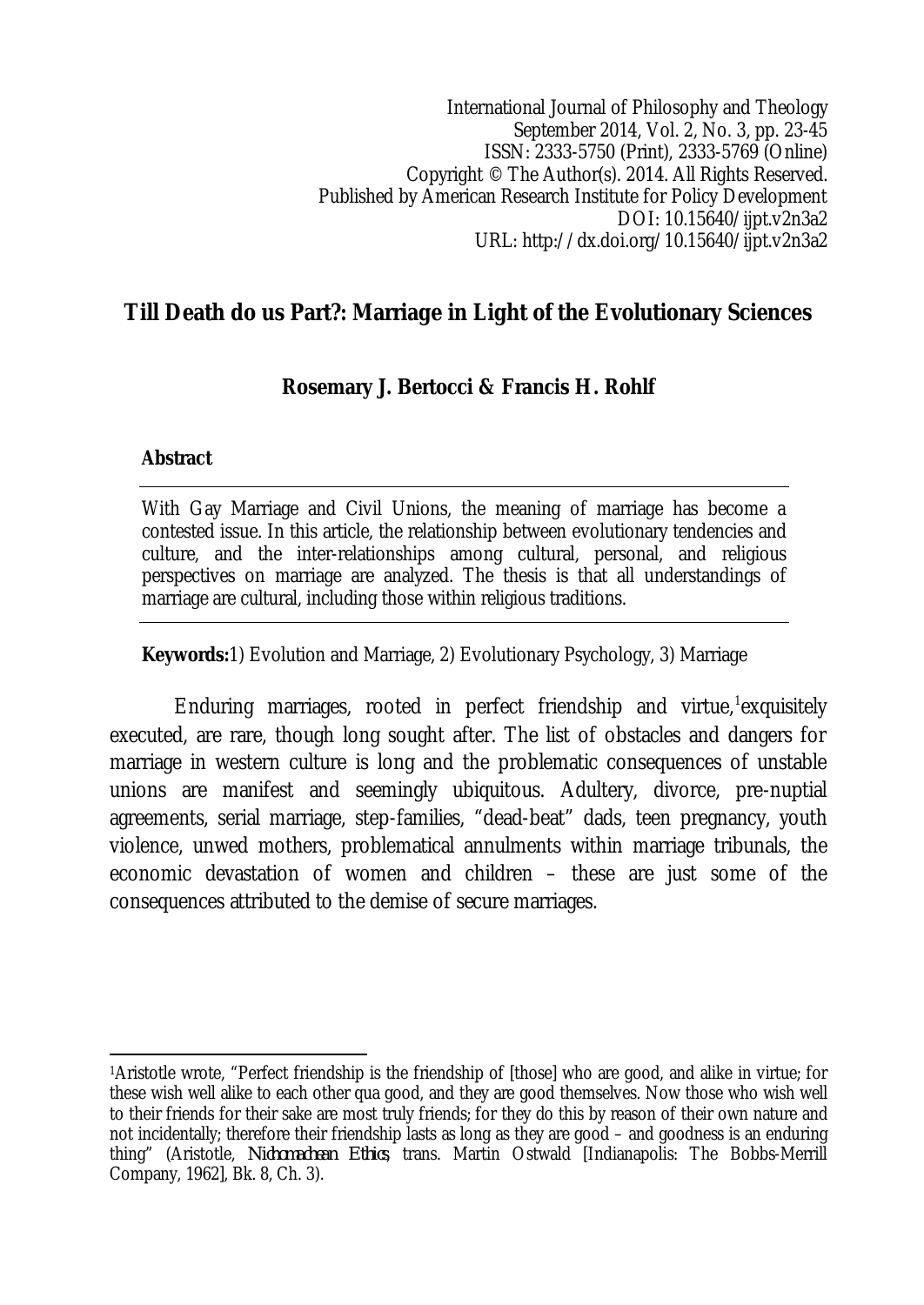The reasons for the decline and attendant problems are variously asserted to be bad parenting, promiscuity, mobile culture lacking in community roots,<sup>2</sup> over-romanticism about being in love, the "seven-year" itch, irresponsible media, pornography, and decline in morals and virtue in general. Regardless of the divergent opinions concerning the sources and causes of the current situation, nearly all would agree that life-long marriage as a cultural institution is gravely ill if not in death-throes.

How should those within religious traditions view the quandary? In this century, religious leaders have availed themselves of tools for understanding marriage absent in the past. Beyond doctrine, spirituality, and moral reasoning, contemporary moral theologians and canon lawyers utilize anthropology, sociology, and, especially, psychology. The problems of spouses are no longer seen as only moral but psychological and within cultural parameters. However, these newer perspectives have not changed the fundamental understanding of marriage. Marriage continues to be viewed as a natural human state within the Abrahamic traditions of Judaism, Christianity, and Islam. For some, marriage is *prima facie* natural, elevated to the sacramental<sup>3</sup> by Christ.

While the human sciences have been brought to bear on the understanding of marriage within religious traditions, the biological and evolutionary sciences and their understandings of the vital level have had little effect on religious viewpoints, particularly regarding the belief that monogamous, life-long marriage is "natural." This, despite the fulfilment of Darwin's prophecy at the end of his classic treatise, *On the Origin of Species* (1859): "In the distant future I see open fields for far more important researches. Psychology will be based on a new foundation."<sup>4</sup>

 $\overline{a}$ <sup>2"</sup>It is also noteworthy how many men are being induced to migrate on various counts, and are thereby changing their manner of life. Thus a man's ties with his fellows areconstantly being multiplied, and at the same time "socialization" brings further ties, without however always promoting appropriate personal development and truly personal relationships" (*Gaudium et Spes* [6]).

<sup>3</sup>Bernard Lonergan, S.J., wrote of the sacramental nature of marriage: "[M]arriage has become the sacrament of the union of Christ and his church. It is the efficacious sacrament of the realization of another self in Christ, and its ascending finalistic drive, its primary reason and cause, is to the very summit of Christian perfection in which in due order all members of the mystical body are known and loved as other selves" (Bernard Lonergan, S. J., "Finality, Love, Marriage," *Collected Works of Bernard Lonergan,* Vol. 4, [Toronto: University of Toronto Press, 1988], 34).

<sup>4</sup>Cited in *Evolutionary Psychology: The New Science of the Mind*,David M. Buss (Boston: Allyn and Bacon, 1999), xix. Moreover, Darwin asserted, "He who understands baboon would do more towards metaphysics than Locke," (P. H. Barrett, P.J. Gantrey, et al., ed., *Charles Darwin's Notebooks, 1836-1844* [Cambridge: Cambridge University Press, 1987]). Cited in Matt Ridley, *The Origins of Virtue: Human Instincts and the Evolution of Cooperation* (New York: Penguin Books, 1996), 86.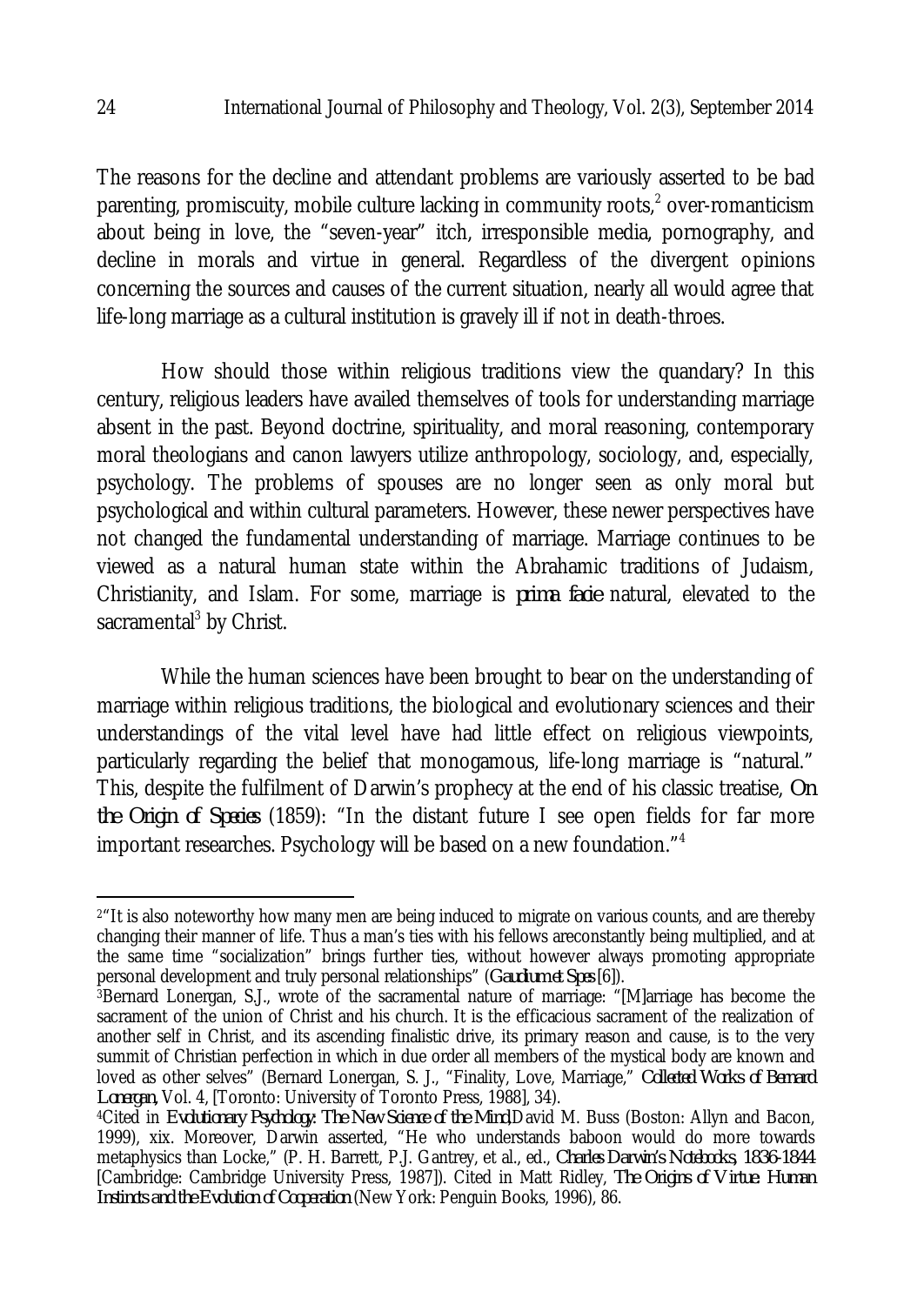In this article, we will apply the evolutionary sciences $5$  to the issues of marriage within the Christian religious tradition. We will look at marriage from an evolutionary standpoint and try to assess the problems and confusions so evident to all. We will demonstrate that the evolutionary sciences allow for unprecedented insights into human behavior and, particularly, marriage. If religious traditions are to understand and support marriage, we believe it is necessary to recognize clearly its relationship to our specific, evolved structures and proclivities for mating. Further, we will demonstrate how cultural mating forms, that is, marriage in its many manifestations, support human vital drives while incorporating values from both ethics and authentic religious traditions. Finally, we will draw conclusions for a synthetic view of marriage for Christian traditions based on the hierarchy of mating activities and strategies that flow from the vital, natural level of evolved human pairing, through the cultural level, the existential, personal level, to the apex of understanding of marriage in authentic religious and sacramental understandings of marriage.

### **1.Marriage and the Evolutionary Sciences**

The manifold forms of marriage – polygyny, polyandry, monogamy, serial monogamy, monogamy with concubinage – that developed over time and in diverse places make evident the cultural nature of marriage.<sup>6</sup> In evolutionary terms, marriage is a cultural "mating strategy." A mating strategy concerns one's drive and efforts to enhance survival in passing on one's genes. Biological scientists have amply demonstrated that humans have, like all biological organisms, brains with structured architecture that predisposes us to pass on our genes through mating.<sup>7</sup>

<sup>6</sup>For an overview, see Joseph Martos, *Doors to the Sacred* (New York: Doubleday, 1981), Ch. 2.

 $\overline{\phantom{a}}$ <sup>5</sup>We will substantiate the arguments using evidence from other sciences, *e.g.,* neuroscience, cognitive psychology, developmental psychology, archeology, paleontology, economics, and sociology where appropriate. We will consciously acknowledge that a "biological explanation should invoke no factors other than the laws of physical science, natural selection, and the contingencies of history," (Donald Symons, "On the Use and Misuse of Darwinism in the Study of Human Behavior," in *The Adapted Mind: Evolutionary Psychology and the Generation of Culture,*Jerome H. Barkow, Leda Cosmides, & John Tooby, ed. [Oxford: Oxford University, 1992], 137).

<sup>7</sup>Dean Hamer and Peter Copeland write of our genetic predisposition to procreation: "To guarantee their survival, the genes found a clever trick. Instead of appealing to our higher sense of calling, or our duty to continue the human race, the genes made sex feel good, real good. Genes code for millions of touch receptors in the genitals and for the nerves that connect them to the brain, the most important sex organ. In the somatosensory cortex, the part of the brain linked to the genital area is larger than any other, which is why the genitals are so delightfully, exquisitely sensitive to the touch. Other genes code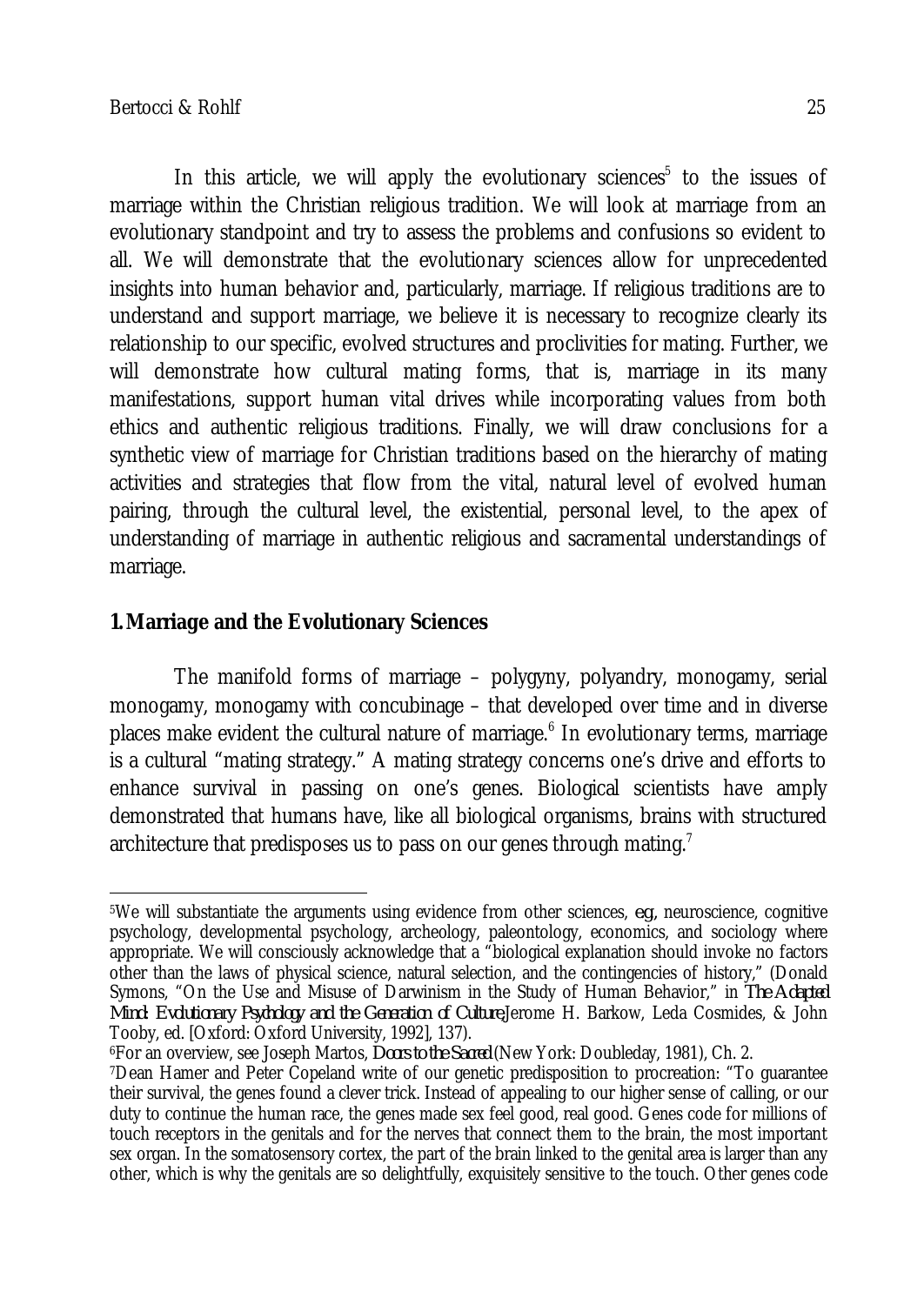According to John Tooby and LidaCosmides, the human psychological architecture is a structure containing "many evolved mechanisms that are specialized for solving evolutionarily long-enduring adaptive problems, and these mechanisms have content-specialized representational formats, procedures, cues, and so on. These richly content-sensitive evolved mechanisms tend to impose certain types of content and conceptual organization on human mental life $^8$  and, hence, strongly shape the nature of human social life and what is culturally transmitted across generations."<sup>9</sup> Thus, "social life" and culture are not independent of evolved mechanisms.

Evolutionary scientists assert that human beings have evolved mechanisms: "[T]he modern nature-nurture debate is about the character of evolved mechanisms…. Does the mind consist of a few, general purpose mechanisms, like operant conditioning, social learning, and trial-and-error induction, or does it also include a large number of specialized mechanisms, such as … mate preference mechanisms ...; sexual jealousy mechanisms ...; mother-infant emotion communication signals … and so on?"<sup>10</sup> The human mind has been specialized, through evolution, to meet particular adaptive problems but also that "[t]he heterogeneous mechanisms comprising our evolved psychological architecture participate inextricably in all cultural and social phenomena and, because they are content-specialized, they impart some contentful patterning to them."<sup>11</sup>

<sup>9</sup>*The Adapted Mind* 33-34.

<sup>10</sup>ibid 39.

 $\overline{a}$ for the flood of hormones that are released during pregnancy and at childbirth, infusing the mother with warm feelings toward her child. Still other genes, presumably in the primitive limbic part of the brain, help make us receptive to the social interactions and signs of mutual attraction that we feel instinctively and now call love" (Dean Hamer and Peter Copeland, *Living with Our Genes: Why They Matter More than You Think* [New York: Anchor Books, Doubleday, 1998], 163).

<sup>8</sup>Steven Pinker, of MIT, writes, "The mind is a system of organs of computation, designed by natural selection to solve the kinds of problems our ancestors faced in their foraging way of life, in particular, understanding and outmaneuvering objects, animals, plants, and other people. The summary can be unpacked into several claims. The mind is what the brain does; specifically, the brain processes information, and thinking is a kind of computation. The mind is organized into modules or mental organs, each with a specialized design that makes it an expert in one arena of interaction with the world. The modules' basic logic is specified by our genetic program. Their operation was shaped by natural selection to solve the problems of the hunting and gathering life led by our ancestors in most of our evolutionary history. The various problems for our ancestors were subtasks of one big problem fortheir genes, maximizing the number of copies that made it into the next generation" (Steven Pinker, *How the Mind Works* [New York: W. W. Norton & Co., 1997], 21).

<sup>11</sup>ibid 121. Further, Tooby&Cosmides write, "Indeed, models of psychological mechanisms, such as social exchange, maternal attachment, sexual attraction, sexual jealousy, the categorization of living kinds, and so on, are the building blocks out of which future theories of culture will, in part, be built …" (121).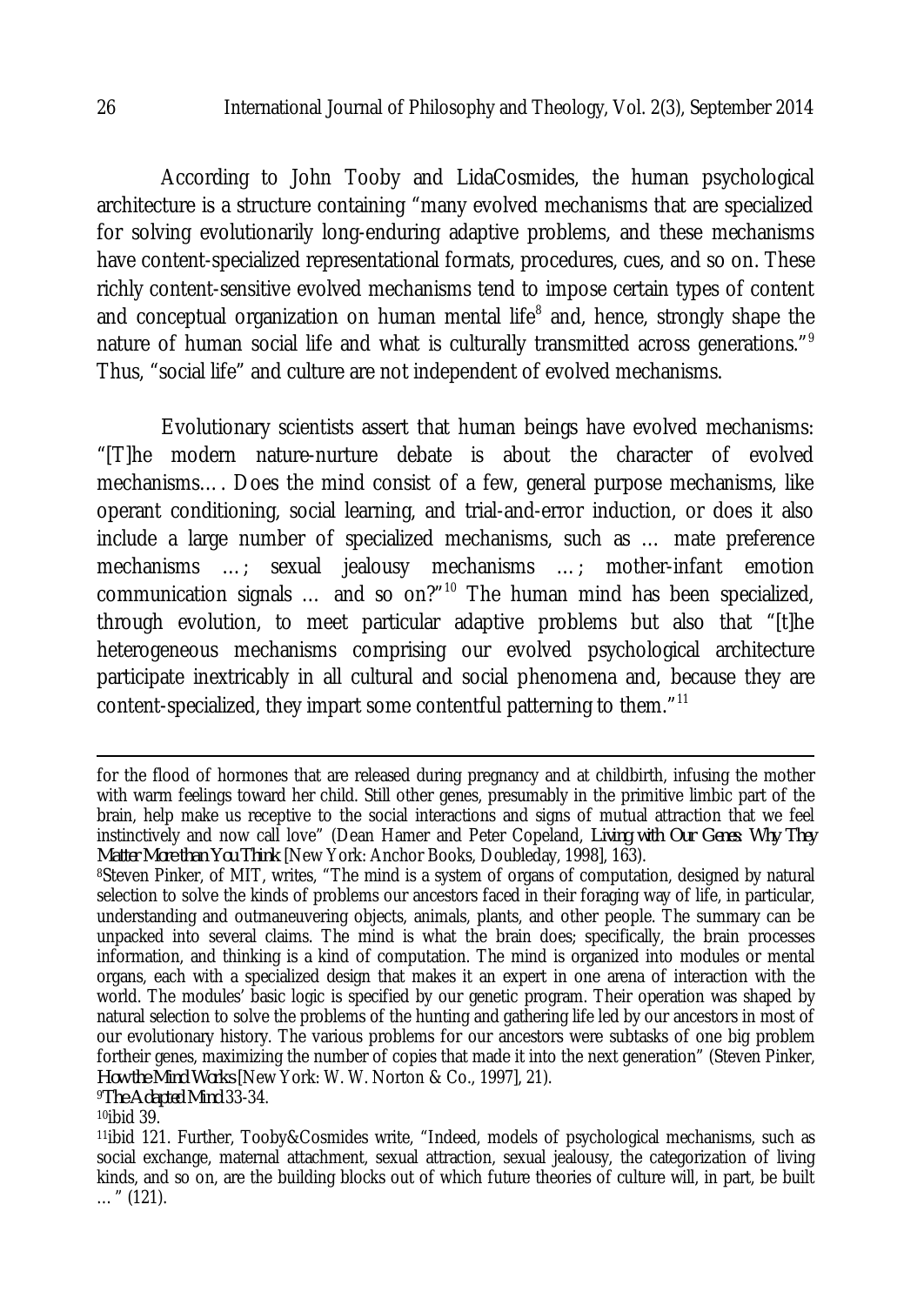As Stephen J.Pope writes, however, "Recognizing that the human mind has adaptive features does not imply that all behavior is adaptive. Behavior as such did not evolve – 'what evolved was the mind, $12$  a complex functional system composed of 'psychological faculties or mental modules' adapted to a vast array of specialized activities."<sup>13</sup>

In order to understand marriage, the most significant "contents" of our biological architecture are those information-processing mechanisms specialized to solve particular adaptive problems such as mate selection, sexual attraction, sexual jealousy, family relations, parental attachment, social exchange and cooperation.

More particularly, the most relevant "contents" regarding marriage are human "short-term" and "long-term" strategies for mate selection. Short-term strategies concern pregnancy<sup>14</sup> and care of offspring until independent viability; this is not so true for men in short-term strategies, as we will note below. Long-term strategies – life-long marriage being one – promote survival and transmission of genes through multiple offspring and into subsequent generations. Either strategy may be dominant depending on circumstances and they differ for males and females. In general, while both men and women invest heavily in children in long-term mating or marriage, males compete for the higher investing females, which can lead to violent confrontations; females, on the other hand, tend to be discriminating and parsimonious in their sexual openness to men because women have greater obligatory parental investment.<sup>15</sup>

 $\overline{a}$ <sup>12</sup>See Steven Pinker, *How the Mind Works* 42.

<sup>13</sup>Stephen Pope, *Human Evolution and Christian Ethics* 301 (Cambridge University Press, 2007).Ibid., Buss, 27.

<sup>14</sup>See *Evolutionary Psychology* 103. Buss notes that men produce millions of sperm; replenished at a rate of roughly 12 million/hour. Women produce a lifetime supply of approximately 400 ova. It follows that women have a limited capacity for having children, while men can potentially reproduce every three minutes. Buss writes, "Over a one year period, an ancestral man who managed to have short-term sexual encounters with dozens of women would likely have caused many pregnancies. An ancestral woman who had sex with dozens of men in the course of the same year could only produce a single child (unless she bore twins or triplets)" (*Evolutionary Psychology* 162).

<sup>15</sup>Hamer and Copeland write, "As members of a species, men and women share the same goal of reproducing. As genders, however, men and women have very different ideas about how to achieve that goal. The difference is the difference between sperm and egg. Put simply, men behave like sperm, which are cheap and abundant; their best strategy when dealing with an egg is to find it, fertilize it, and forget it. Women behave like eggs, which are rare and valuable and which, once fertilized, require a substantial investment of time and resources in child care, their best strategy is to be picky, to find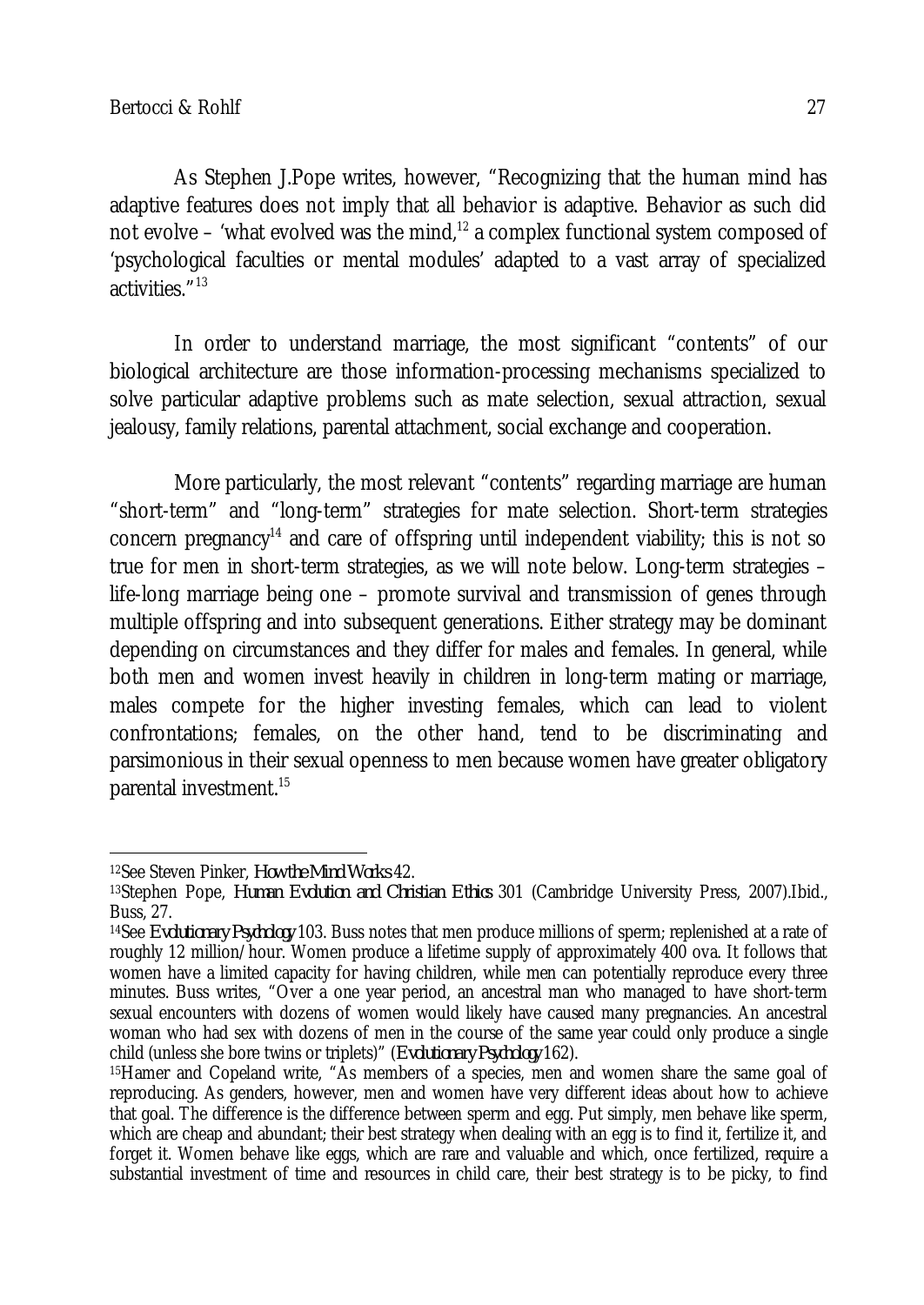Therefore, from an evolutionary standpoint – taking into account the different strategies observed – no marriage may be predicted to be immune to problems: "There will always be a battle between the sexes because men and women want different things. Men want women and women want men."<sup>16</sup>

The differing evolutionary architecture and content of males and females lead to different adaptational tendencies in males and females.<sup>17</sup> For instance, males tend to be more interested in physical attributes, proportion,<sup>18</sup> symmetry and youth<sup>19</sup> in prospective partners than do females.<sup>20</sup>Thus, males tend to be more visually stimulated $21$  than females.<sup>22</sup> This accounts well for the tendency of males to "pornography."

<sup>19</sup>Buss writes, "'Average' and symmetrical faces are more attractive to both sexes. Because physical asymmetries can be caused by parasites, therefore, the degree of asymmetry can be used as a cue to the health status of the individual and an index of the degree to which the individual's development has been affected by various stressors. Less symmetrical people are considered less attractive. Older people's faces are far more asymmetrical than younger people's faces, so symmetry also provides another cue to youth. Facial symmetry is positively linked with both psychological and physiological health indicators" (ibid 141).

<sup>20</sup>Thus, that males seek younger females for their reproductive fitness goes far to making sense of teen pregnancies and "unwed mothers."

<sup>21</sup>This accounts well for the tendency of males to "pornography."

<sup>22</sup>Buss writes, "Research conducted in Japan, Great Britain, and the United States showed that men have roughly twice as many sexual fantasies as women (Ellis & Symons, 1990; Wilson, 1987). When asleep, men are more likely than women to dream about sexual events. Men's sexual fantasies more often include strangers, multiple partners, or anonymous partners. … Men focus on body parts and sexual positions stripped of emotional content. Male sexual fantasies are heavily visual, focusing on smooth skin and moving body parts. … Women emphasize tenderness, romance, and personal involvement in their sexual fantasies. Women pay more attention to the way their partner responds to them than to visual images of their partner (Ellis & Symons, 1990)" (*Evolutionary Psychology* 173). Further, more men than women subscribed to *Playgirl* magazine (see http://en.wikipedia.org/wiki/Playgirl, accessed 02/10/2012).

 $\overline{\phantom{a}}$ sperm from a man who will help with the child, and to ignore other potential mates" (*Living with Our Genes* 163-164).

<sup>16</sup>George Burns (cited by Buss, *Evolutionary Psychology* 312).

<sup>17&</sup>quot;Men are programmed to seek more partners and sexual novelty; women are 'serial monogamists,' seeking mates who will remain long enough to raise offspring. Women want emotional attachment and financial security not because that is what they are taught but because it helps the species survive" (*Living with Our Genes* 10).

<sup>18</sup>Buss writes, "Healthy, reproductively capable women have WHRs [waist to hip ratios] between .67 and .80, whereas healthy men have a ratio in the range of .85 to .95. Abundant evidence now shows that the WHR is an accurate indicator of women's reproductive status. Women with lower ratios show earlier pubertal endocrine activity. Married women with higher ratios have more difficulty becoming pregnant, and those who do get pregnant do so at a later age than women with lower ratios. The WHR is also an accurate indication of long-term health status. Diseases such as diabetes, hypertension, heart attack, stroke, and gallbladder disorders have been shown to be linked with the distribution of fat, as reflected by the ratio, rather than with the total amount of fat per se" (*Evolutionary Psychology* 144).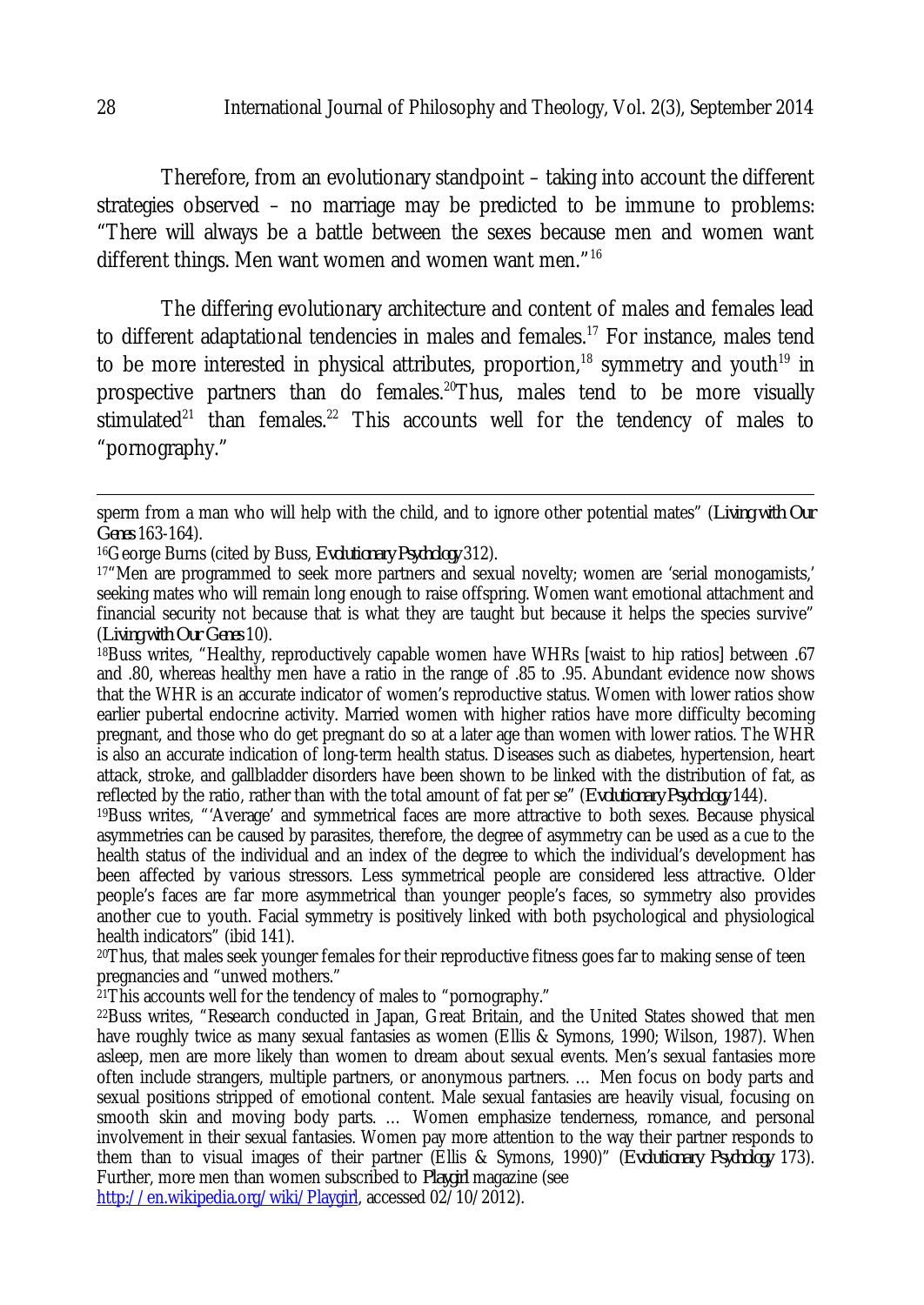Females, on the other hand, $^{23}$  tend to seek resources in male partners more than youth or symmetry. In fact, while males' resources are often *the* key criterion for mate selection, females display a host of adaptational preferences for mates. These criteria are evolutionary; women select mates who are able to protect them and potential children from physical threats. Indicators of this potency are size (height), strength, signs of bravery, and athletic ability – *viz.*, sports figures, racecar drivers, and "he-men" in general. More still, women select mates with resources capable of investment in a long-term relationship and potential offspring. Men display the probability for these resources through good jobs or financial prospects, social status, older age, ambition and industriousness. In addition, women seek mates who are willing to invest emotional resources as evidenced by dependability and emotional stability, kindness, love and commitment cues, and positive interactions with children (potential good parenting skills). Finally, women tend to choose mates who are compatible, evidencing similar values, similar ages, and similar personalities.<sup>24</sup> Thus, while male strength and health are certainly attractive to females and tend to be signs of genetic fitness, they – apart from *resources* – do not signal what females are looking for in long-term pairing.

Thus, the strongest indicators that a quasi-pair bond will be initiated are the male's resources and the female's attractive, youthful features, signaling fertility.

While these long-term tendencies are carried into the mating strategies of the sexes, it is most notably males' and females' short-term strategies that offer the principal clues to the problems for marriage today. The empirical evidence is not only physiological, but also psychological and behavioral. Notably, these physiological, psychological, and behavioral data can increase our understanding of adultery and other conflicts within marriage.

That is, while adultery and conflict are often categorized as moral issues, evolutionary psychologists have revealed that their roots are prior to our deliberative reasoning.

 $\overline{\phantom{a}}$ <sup>23</sup>"For most sexually reproducing species all conspecifics of the other sex are not equally valuable as mates: that is, they differ in 'mate value.' In many species selection has produced mechanisms to detect potential mates of high mate value. In other words, just as the taste of fruit varies with food value, in a natural setting, sexual attractiveness varies with mate value" (Donald Symons, cited by Bruce J. Ellis, "The Evolution of Sexual Attraction: Evaluative Mechanisms in Women" in *The Adapted Mind* 267).

<sup>24</sup>See *Evolutionary Psychology* 105.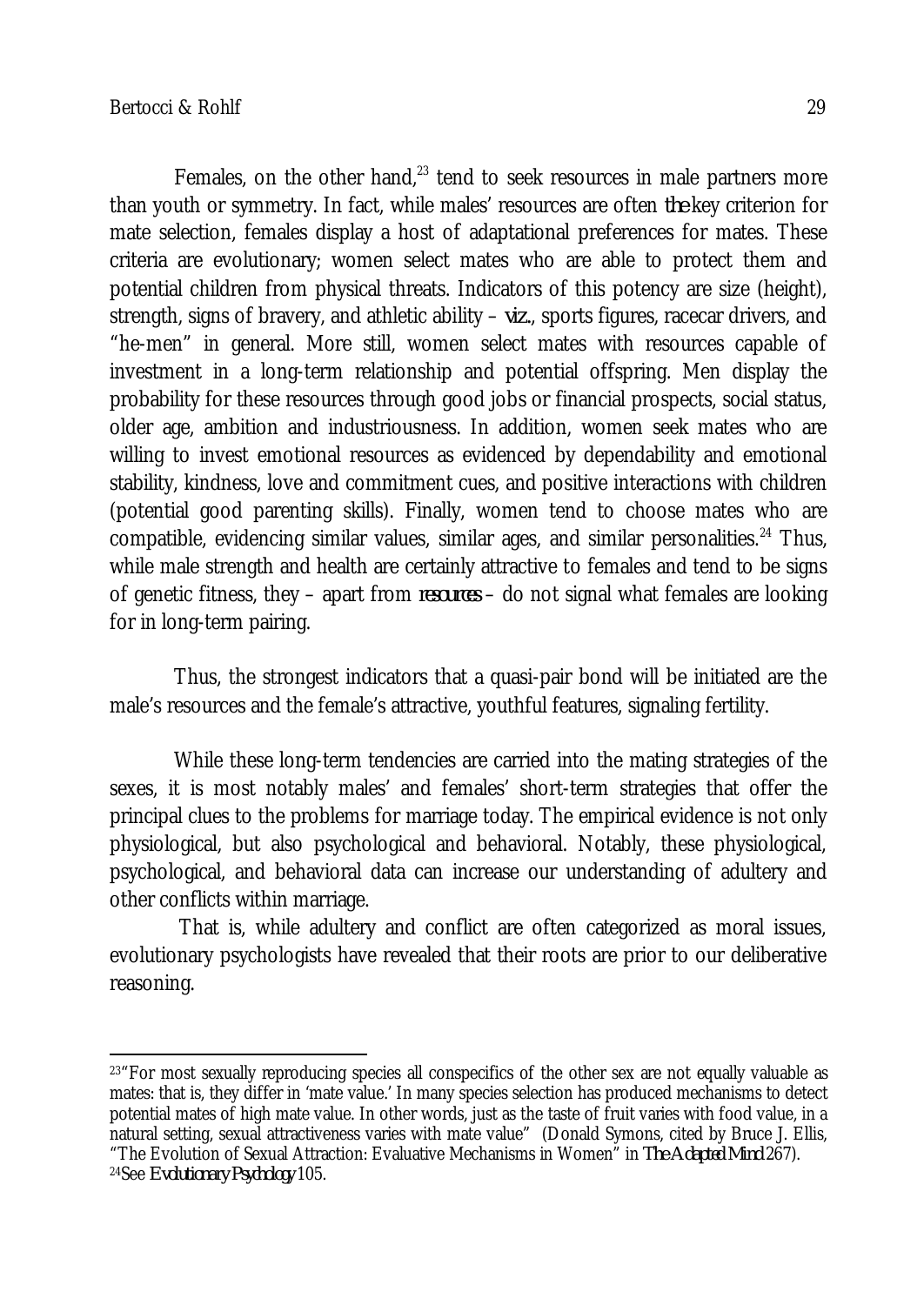Regarding infidelity, David M. Buss writes that there are three male physiological traits that point to non-exclusive sexuality across our long evolutionary history – testes size, variations in sperm insemination, and different sperm morphs ("egg getters" and "kamikaze sperm"):

one clue comes form the size of men's testicles. Large testes typically evolve as a consequence of intense sperm competition, that is, when the sperm from two or more males occupy the reproductive tract of one female at the same time because she has copulated with two or more males (Short, 1979; Smith, 1984). Sperm competition exerts a selection pressure on males to produce large ejaculates containing numerous sperm. In the race to the valuable egg, the larger, sperm-laden ejaculate has an advantage in displacing the ejaculate of other men inside the woman's reproductive tract $25$ 

… The number of sperm inseminated increases when other men's sperm might be inside the wife's reproductive tract at the same time as a consequence of the opportunity provided for extramarital sex by the couple's separation. This increase in sperm insemination is precisely what is expected if humans had an ancestral history of casual sex and marital infidelity.

… [C]oil-tailed kamikaze sperm have another function besides getting to the egg: In fact, they seem to be designed to block competing male sperm from doing so.

In one study men were found to inseminate a larger fraction of these coiltailed blockers into the female when there was an increased chance that she might have sex with another man (Baker & Bellis, 1995, p. 267). Furthermore, after the insemination of a large dose of coil-tailed blockers, women apparently retained fewer sperm from subsequent inseminations.<sup>26</sup>

 $\overline{a}$ <sup>25</sup>The relation between the number of sperm present in semen and mating competition is borne out in comparisons among primates. Buss writes, "To get a concrete feel for the differences in sexuality between chimps and humans, Wrangham (1993) summarized data from a variety of studies on the estimated number of male copulation partners that females from a variety of primate species experienced per birth. The highly monogamous gorilla females averaged only one male sex partner per birth. Human females were estimated to have 1.1 male sex partners per birth, or nearly 10 percent more sex partners than gorillas. In contrast, baboon females had eight male sex partners per birth; bonobo chimp females had nine male sex partners per birth; and common chimpanzee females (*Pan troglodytes*) had thirteen male sex partners per birth. Thus, the behavior that leads to sperm competition—females having sex with a variety of males—appears to accord well with the evidence on sperm volume. Humans show higher levels of sperm competition than the monogamous gorillas but far lower levels of sperm competition than the more promiscuous chimps and bonobos" (ibid 166). 26ibid 166-167.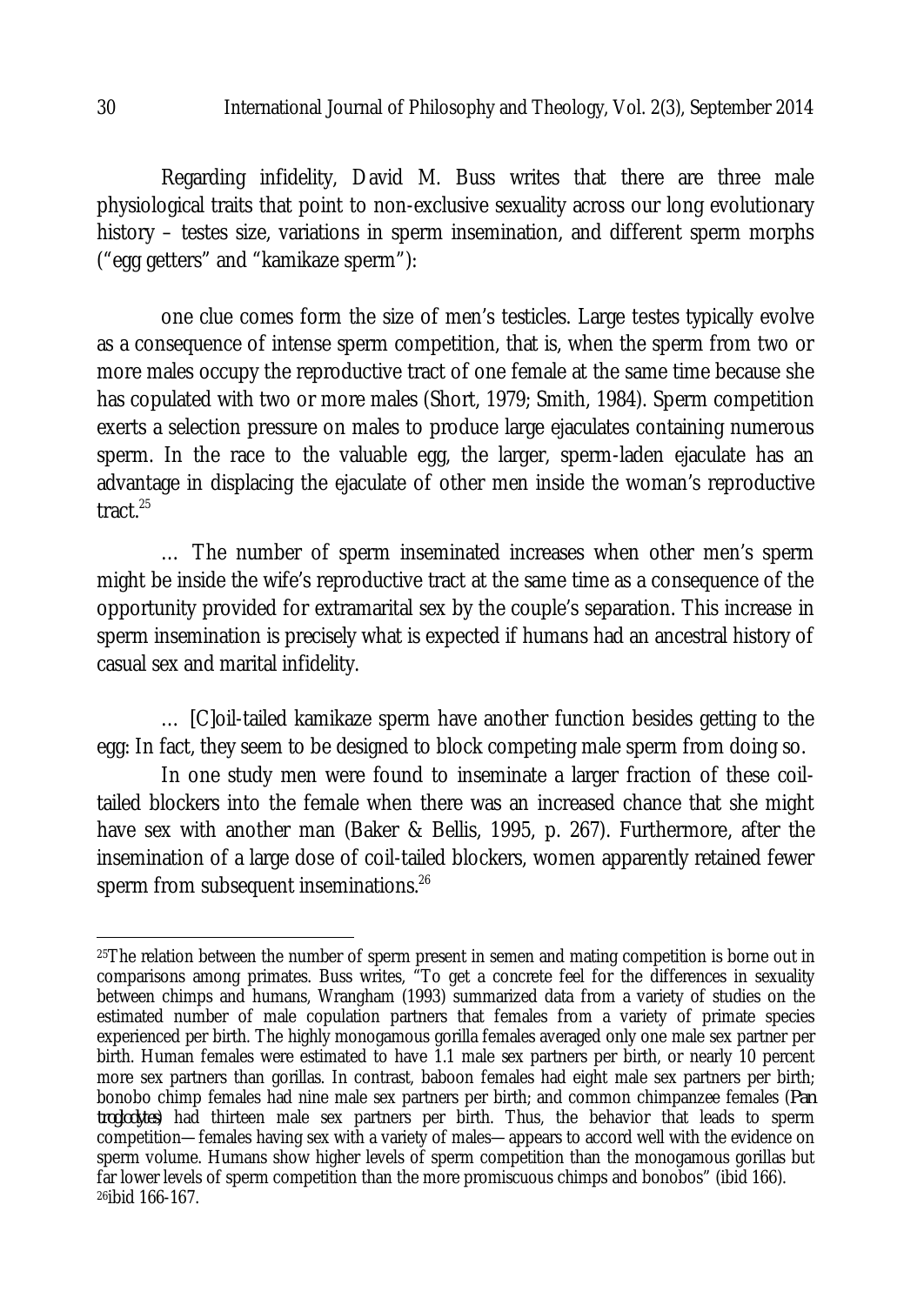These physiological factors give support to the observed phenomena of male promiscuity but go further – giving indication concerning what may be moving males and which males will be so moved.

There is also psychological and behavioral evidence that males are inclined to be promiscuous. According to Buss, data bear this out:

… [E]mpirical evidence has shown that men have a greater desire for shortterm mating than do women; men express a greater desire for a variety of sexual partners, less time elapse before seeking sexual intercourse, lower their standards dramatically when pursuing short-term mating, $^{27}$  have more sexual fantasies and more fantasies involving a variety of sex partners, have a larger number of extramarital affairs,<sup>28</sup> and visit prostitutes more often.<sup>29</sup>

While men appear to engage in problematic strategies for marriage, reasonableness reveals that women must also engage in these activities: "The biological irony of the double standard is that males could not have been selected for promiscuity if historically females had always denied them opportunity for expression of the trait."<sup>30</sup>Buss writes, "Mathematically, the number of short-term matings must be identical, on average, for men and women.

Every time a man has a causal sexual encounter with a woman he has never met, the woman is simultaneously having a casual sexual encounter with a man she has never met.<sup>"31</sup> He explains:

 $\overline{a}$ <sup>27</sup>Buss writes, "Compared with their long-term preferences, for casual sex partners men dislike women who are prudish, conservative, or have low sex drives. Also in contrast to their long-term preferences, men value sexual experience in a potential temporary sex partner, which reflects a belief that sexually experienced women are more sexually accessible to them than women who are sexually inexperienced. Men abhor promiscuity or indiscriminate sexuality in a potential wife but believe that promiscuity is either neutral or even mildly desirable in a potential sex partner. Promiscuity, high sex drive, and sexual experience in a woman probably signal an increased likelihood that a man can gain sexual access for the short term. Prudishness and low sex drive, in contrast, signal difficulty in gaining sexual access and thus interfere with men's short-term sexual strategy" (ibid 170-171).

<sup>28</sup>"Despite … varying estimates and a possible narrowing of the gap between the sexes, all studies show sex differences in the incidence and frequency of affairs, with more men having affairs more often and with more partners than women" (ibid 173).

<sup>29</sup>ibid 185.

<sup>30</sup>Robert Smith (cited in ibid 161).

<sup>31</sup>ibid 175.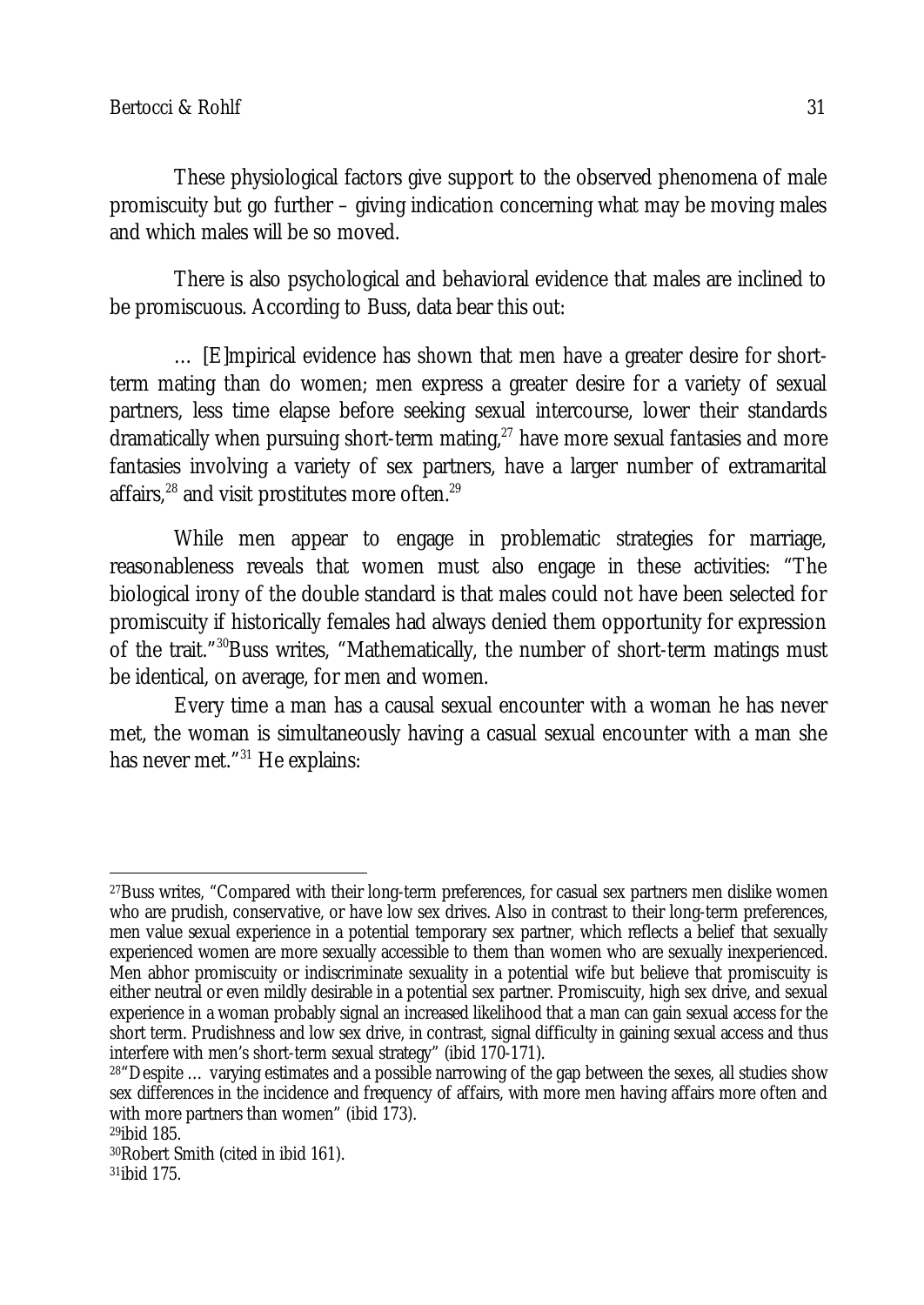Mathematically, … short-term mating requires two. Except for forced copulation, men's desire for short-term sex could not have evolved without the presence of some willing women.

Evidence indicates that some women historically have engaged in short-term mating some of the time.<sup>32</sup> The existence of physiological clues in men, such as testicle size, different sperm morphs, and variations in sperm insemination, suggest a long evolutionary history of *sperm competition* – where the sperm from two different men have inhabited a woman's reproductive tract at the same time. From an evolutionary perspective, it is unlikely that women would have recurrently engaged in short-term mating without reaping some adaptive benefits. $33$ 

Due to the greater investment in offspring that women must expend, women tend, in long-term mating strategies, to seek men capable of high investment (see above). This desire for dependable, generous, resource-ful males is also evidenced in female short-term mating strategies. Buss writes that there are "potentially, five classes of [short-term] adaptive benefits to women [in infidelity]: economic or material resources, genetic benefits, mate switching benefits, mate skill acquisition benefits, and mate manipulation benefits.

Empirical evidence [, however] supports the importance of mate switching and resource acquisition, and does not at all support status enhancement or mate manipulation benefits."<sup>34</sup>

 $\overline{a}$  $32$ Buss points up women's orgasm patterns as key evidence that women have engaged in short-term mating strategies throughout evolutionary history. "Women discharge roughly 35 percent of sperm within thirty minutes of the time of insemination, averaged across all instances of intercourse. If the woman has an orgasm, however, she retains 70 percent of the sperm, ejecting only 30 percent. This 5 percent difference is not large, but if it occurred evolutionary time. Lack of an orgasm leads to the ejection of more sperm. This evidence is consistent with the theory that a woman's orgasm functions to draw the sperm from the vagina into the cervical canal and uterus, increasing the probability of conception:

The number of sperm a woman retains is also linked with whether she is having an affair. Women time their adulterous liaisons in a way that is reproductively detrimental to their husbands. In a nationwide sex survey of 3679 women in Britain, all women recorded their menstrual cycles as well as the timing of their copulations with their husbands and, if they were having affairs, with their lovers. It turned out that women having affairs appeared to time their copulations, most likely unconsciously, to coincide with the point in their menstrual cycle when they were most likely to be ovulating and hence were most likely to conceive (Baker & Bellis, 1995) …(ibid 176). <sup>33</sup>ibid 185.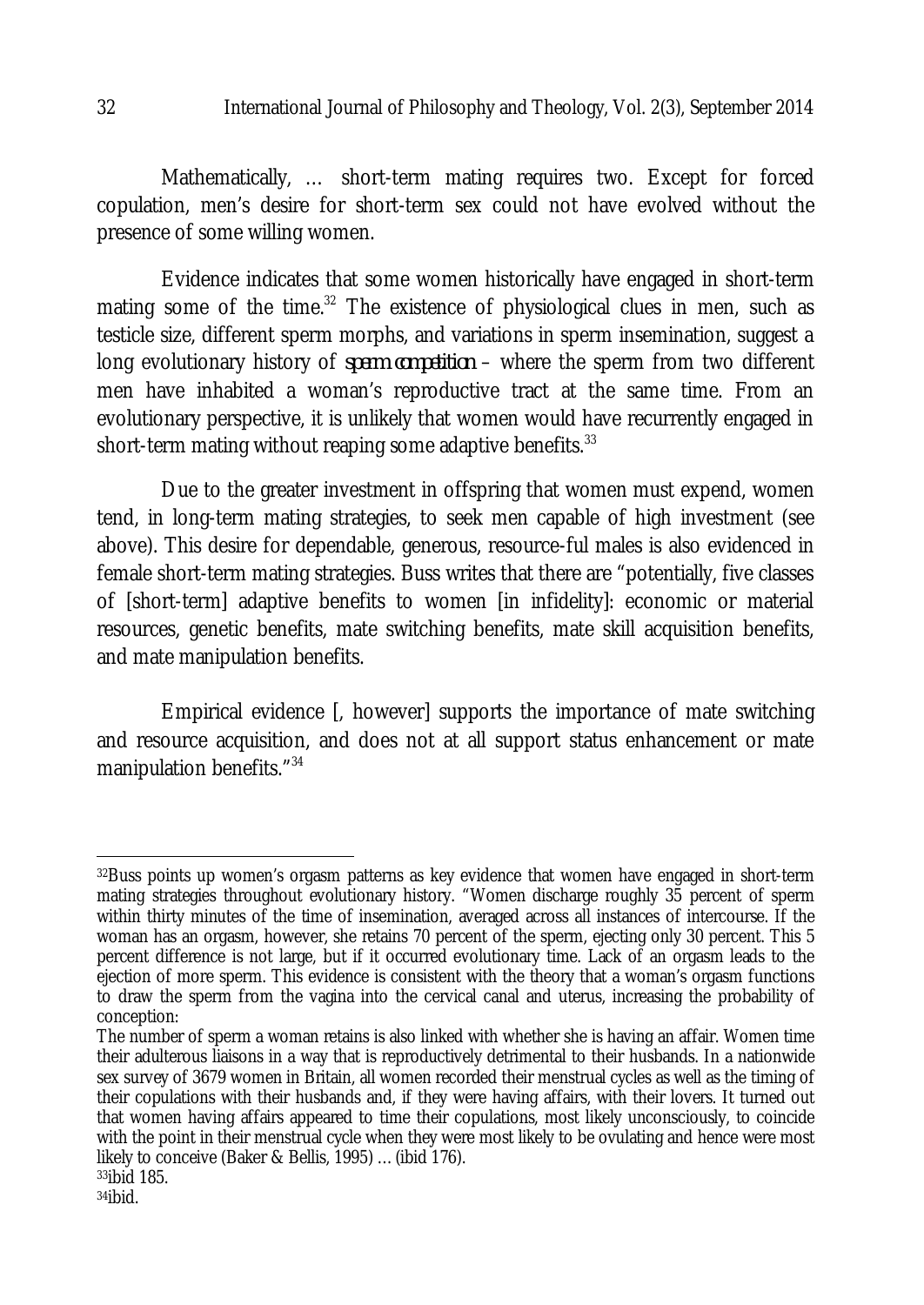Furthermore, there are now empirical data on female adaptive benefits from short-term mating. Buss points up that the expected benefit – "sexual gratification" – is reportedly less important than "context" regarding women's strategies.<sup>35</sup>Greiling and Buss found that, rather than sexual pleasure, women reported that extra-marital affairs eased leaving current partners or finding a "more desirable" partner.

In another study, they found that women were open to affairs when they discovered that their partners were having affairs, when their partners were sexually unwilling, or when in abusive relationships with their partners – the very factors that lead to break-ups, divorce, and attendant annulment issues.<sup>36</sup> Conversely, their choices for partners in the affairs tended to be men who offered greater attention, time, or resources; the outcome is often serial monogamy and stepfamilies. The conclusion is that women's short-term mating strategies are in service of their long-term strategies, that is, procuring a new mate for long-term pair bonding and child rearing.<sup>37</sup>

In conjunction with problems associated with short-term mating strategies come the conflicts that arise from different mating goals of partners. Many of the "incompatibility" problems and "irreconcilable differences" that couples experience often arise from the divergent mating strategies among spouses. Buss theorizes that the reason for conflict between the sexes is competition and interference regarding the respective goals of each. He explains the conflicts in terms of "strategic interference theory,"<sup>38</sup> that is, in light of experienced interference – from a partner – to enacting one's mating strategy:

 $\overline{\phantom{a}}$ <sup>35</sup>Buss notes that "a surplus of women tends to promote short-term mating in both sexes" (ibid 186). <sup>36</sup>Unfortunately, these breakups may not lead to the intended betterment of women and offspring but may, in fact, lead to the impoverishment of women and children (see Fred Moody, "Divorce: Sometimes a Bad Notion" [abridged], *Utne Reader*, No. 42 (Nov./Dec. 1990): 70-78 {while dated, the article gives a sobering appraisal of the affects of divorce on women and children}; see below on Robert Axelrod and "tit-for-tat" strategies).

<sup>37</sup>See *Evolutionary Psychology* 180-181.

<sup>38</sup>Buss writes, "*Strategic interference* may be defined as when a person employs a particular strategy to achieve a goal and another person blocks or prevents the successful enactment of that strategy or the fulfillment of the desire. … In sum, men and women come into conflict not because they are competing for the same resources, as occurs in same-sex strategic interference, but rather because the strategy of one sex can interfere with the strategy of the other" (ibid 314).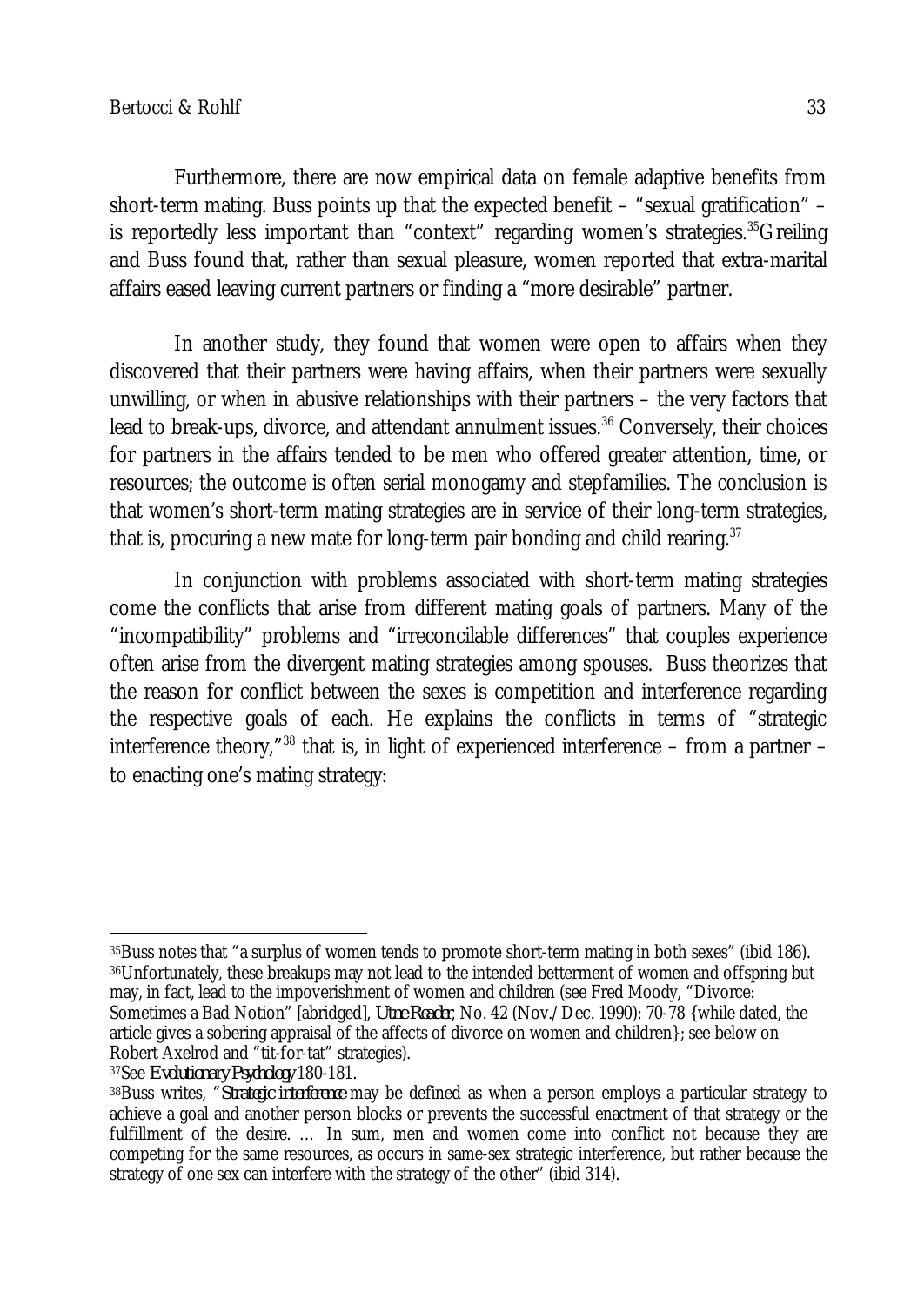The theory of strategic interference applies not just to conflicts about the timing of sexual intercourse. Conflict can pervade all relations between the sexes, from contact in the workplace and on the dating scene to skirmishes that occur over the course of a marriage. … A man who deceives a woman about his marital status and a woman who deceives a man about her age both violate the desires of the opposite sex and so represent forms of strategic interference. Within a marriage, sexual infidelity represents another form of strategic interference because it violates the desires of the spouse.

Coercive control, threats, violence, insults, and attempts to lower a partner's self-esteem constitute other forms of strategic interference in long-term relationships. The key point is that strategic interference – blocking the strategies and violating the desires of someone else – is predicted to pervade interactions between the sexes, from strangers to intimate partners.<sup>39</sup>

Here, Buss presents examples of strategic interference, noting that one can predict – in light of our natural proclivities to maximize survival of our own genetic material – that we will utilize our ability to frustrate partners' similar drive to pass on genes successfully.

Further, Buss notes the conflict attendant upon competing long-term strategies (usually of women) and short-term strategies (usually of men) between (potential) mates:

Conflict between men and women pervades social living, from disagreements on dates to emotional distress within marriages. Evolutionary psychology provides several key insights into why such conflicts occur and the particular forms they take. The first insight comes from strategic interference theory, which holds that conflict results from a person blocking or impeding the successful enactment of a strategy designed to reach a particular goal. If a woman happens to be pursuing a strategy of long-term mating and a man a strategy of short-term mating, they will interfere with the successful attainment of the goal of each other's strategies. Negative emotions such as anger, distress, and jealousy are hypothesized to be evolved solutions that alert individuals to strategic interference.<sup>40</sup>

 $\overline{a}$ 

<sup>39</sup>ibid 313. 40ibid 342; see also 313-314.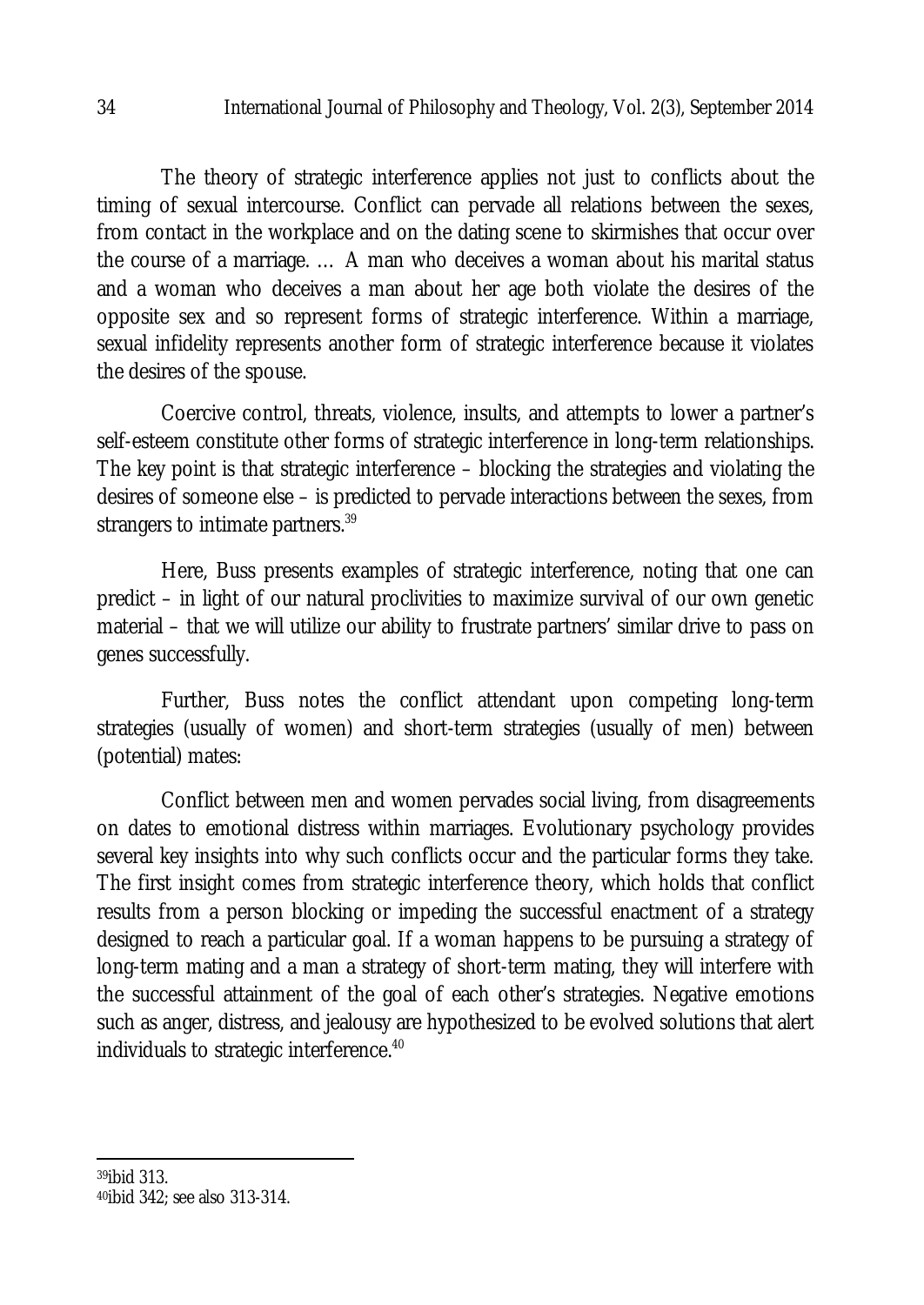The conflicts that ensue from short-term mating strategies and strategic interference can be best explained in contrast to the long-term strategies and desires of one's mate.

When evolutionary mechanisms are recognized, it becomes clear that – at the vital level – both quasi-fidelity (for the benefit of children) and sexual prodigiousness (for the propagation and perceived optimization of offspring) are evolutionary strategies for both males and females.

Furthermore, evolutionary science makes evident that quasi-pair bonding is an evolutionary strategy for the rearing of young to independent viability.<sup>41</sup>

The strongest evolutionary reason for both sexes to hold to long-term commitment is the siring and raising of offspring. According to one foundational theory in evolutionary psychology – "Inclusive Fitness Theory"<sup>42</sup> – when males and females produce children together, both partners have invested fifty-percent of their genes in each offspring.<sup>43</sup> In consequence, they have the tendency to promote the welfare of those who carry their genes. Thus, insight into evolutionary fitness supports the common-sense wisdom that procreating – creating "a bond of union" – will hold marriages together.<sup>44</sup>

 $\overline{a}$ 

<sup>41</sup>See Andrew M. Greeley, "Marriage," in *The Bottom Line Catechism for Contemporary Catholics*, (Chicago: The Thomas More Press, 1982), 115-117.

<sup>42</sup>See *Evolutionary Psychology* 12-14.

<sup>43</sup>Tim Clutton-Brock's position, in "Breeding Together: Kin Selection and Mutualism in Cooperative Vertebrates," is, "Recent studies also suggest that the indirect benefits of cooperative behavior may often have been overestimated while the direct benefits of helping to the helper's own fitness have probably been underestimated. It not seems likely that the evolutionary mechanisms maintaining cooperative breeding are diverse and that, in some species, the direct benefits of helping may be sufficient to maintain cooperative societies. The benefits of cooperation in vertebrate societies may consequently show parallels with those in human societies, where cooperation between unrelated individuals is frequent and social institutions are often maintained by generalized reciprocity" (*Science*, Vol. 296, April 5, 2002, 69).

<sup>44</sup>The converse, not siring children, regardless of whether this is due to impotence or unwillingness, is predicted to be a cause of infidelity and break-up. Producing genetically unhealthy children — such as those with blindness, deafness — or even a child with "perceived" limitations is also predicted to be an incentive to pursue short-term mating strategies that often lead to divorce.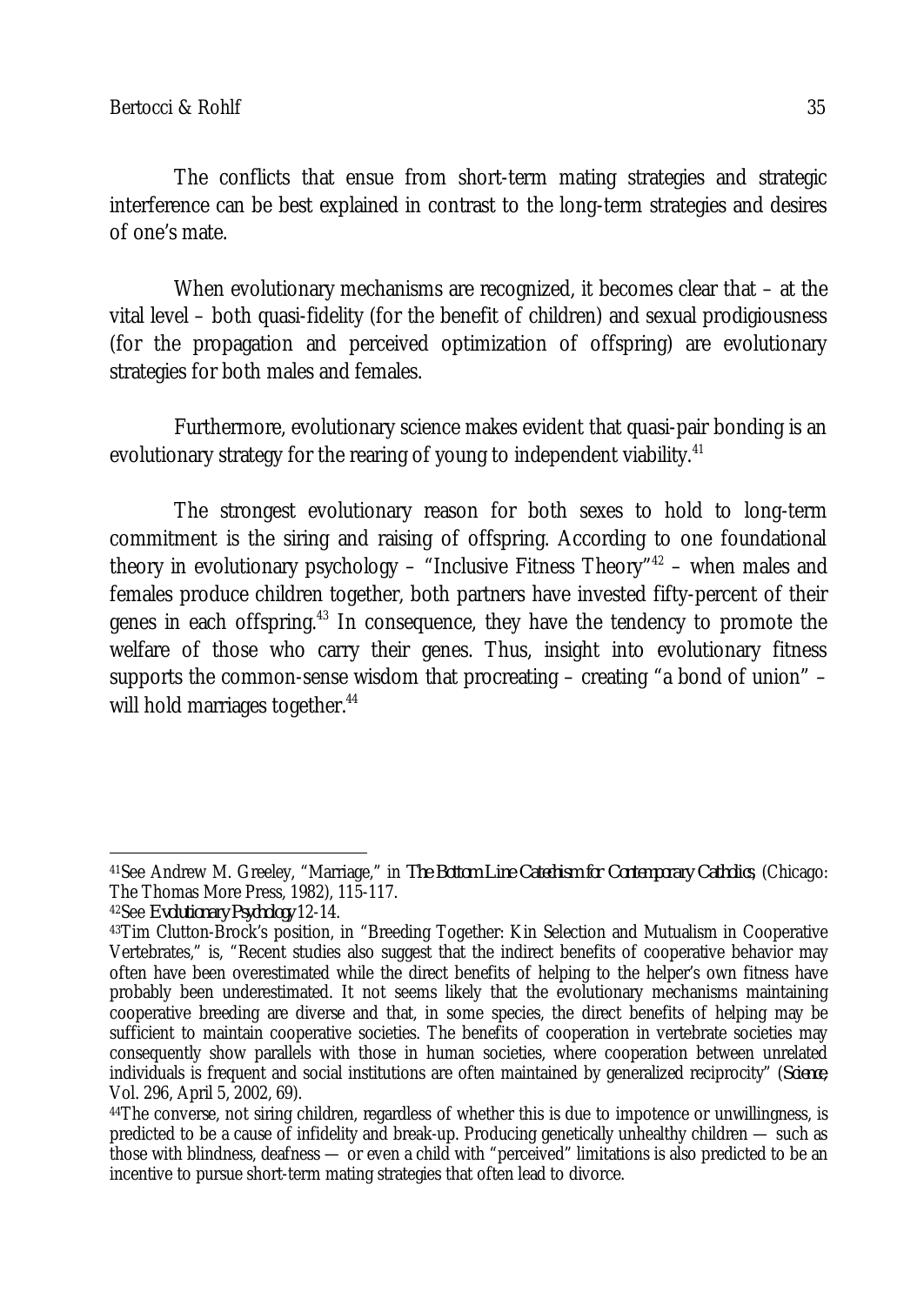Robert Axelrod – who proposed "tit-for-tat"<sup>45</sup> as key to establishing cooperation<sup>46</sup> – asserts that one of the most successful strategies to promote and maintain a "cooperative alliance"<sup>47</sup> within marriage is to "*enlarge the shadow of the future*." Axelrod explains why this strategy is effective:

If the other individual thinks that you will interact frequently in the extended future, he or she has a greater incentive to cooperate. If people know when the "last move" will occur and that the relationship will end soon, there is a greater incentive to defect and not cooperate. Enlarging the shadow of the future can be accomplished by making interactions more frequent and by making a commitment to the relationship, which occurs, for example, with wedding vows. Perhaps one reason that divorces are so often ugly, marred by unkind acts of mutual defection, is that both parties perceive the "last move" and a sharply truncated shadow of the future.<sup>48</sup>

<sup>48</sup>*Evolutionary Psychology* 258.

 $\overline{a}$ <sup>45</sup>Axelrod developed this theory to solve the prisoner's dilemma: "The prisoner's dilemma is a hypothetical situation in which two people have been thrown in prison for a crime they are accused of committing together and of which they are indeed guilty." The winning strategy in "iterated prisoner's dilemma" games is called *tit for tat*. Axelrod and Hamilton discovered this strategy by conducting a computer tournament. Economists, mathematicians, scientists, and computer wizards from around the world were asked to submit 'strategies' for playing two hundred rounds of the prisoner's dilemma. Points were rewarded in accordance with the payoff matrix…. The winner was whoever had the highest number of points. The 'strategies' consisted of decision rules for interacting with other players.A total of fourteen strategies were submitted and were randomly paired in competition in a round-robin computer tournament. Some strategies were highly complex, involving contingent rules for modeling the other's strategy and suddenly switching strategies midstream. The most complex had seventy-seven lines of statements in the computer language FORTRAN. The 'winner' of the tournament, however, employed the simplest strategy of all, tit for tat, containing a mere four lines of FORTRAN statements. It had two simple rules: (1) cooperate on the first move and (2) reciprocate on every move thereafter. In other words, start by cooperating, and continue cooperating if the other is also cooperating. If the other defects, however, then defect in kind. Trivers (1985) aptly labeled this 'contingent reciprocity'" (*Evolutionary Psychology* 256).

<sup>46</sup>"Axelrod (1984) identified three features of this [the tit-for-tat] strategy that represented the keys to its success: (1) never be the first to defect—always start out by cooperating, and continue to cooperate as long as the other player does so; (2) retaliate only after the other has defected—defect immediately after the first instance of nonreciprocation; and (3) be forgiving—if a previously defecting player starts to cooperate, then reciprocate the cooperation and get on a mutually beneficial cycle. To summarize: 'First, do unto others as you wish them to do unto you, but then do unto them as they have just done to you'" (cited in ibid, 257).

<sup>47</sup>In *Evolutionary Psychology* 267, Buss writes that "in a marriage, which can be considered another type of cooperative relationship, an immediate reciprocal exchange orientation is typically linked with marital dissatisfaction and the expectation that the marriage might dissolve" (see Hatfield & Rapson, 1993; Shackelford & Buss, 1996).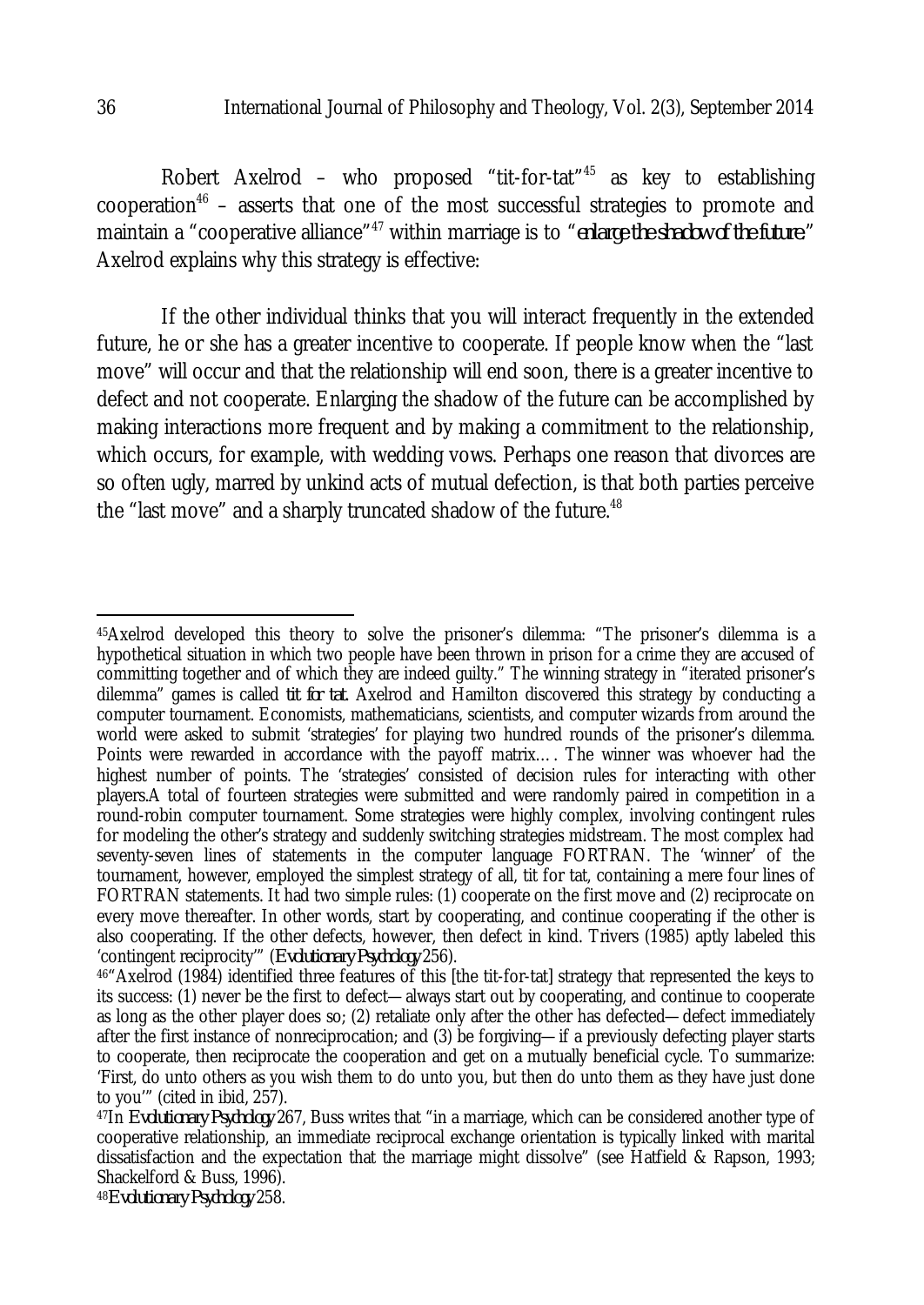Thus, in light of human mental architecture, adaptive cooperation as well as commitment – on the level of (religious) values – indicate and reinforce the view that a relationship *can* be lasting, even lifelong.

Further, while the problems for lasting pair bonds – attendant upon the vital drives and adaptive strategies that flow from our evolved mental architecture – are daunting and will perdure, one ought not think that we are condemned to lives controlled by the "gene's-eye view" or vital proclivities, for the discoveries of evolutionary psychology concerning human tendencies are simply that, *tendencies*. These tendencies – for short-term mating strategies, strategic interference, and partner trading – are not inevitabilities. Throughout history, cultures and, especially, religious cultures have trained people to live responsibly, making commitments and taking them seriously. Our large brains enable us to consider our actions, evaluate our options, and come to decisions that can go beyond any proclivities that are innate through evolution. Marriage need not be an institution doomed to failure.

What, though, is the nature of marriage? In the next section, we will draw out the implication for understanding marriage that follows from the insights of the evolutionary sciences.

#### **2.What is Marriage?**

In light of contemporary understanding of our evolved structures and tendencies, one can see that marriage in its multifarious manifestations is a cultural creation. Its purpose is the orderly and peaceful pairing of partners and the rearing of offspring. With marriage, pair bonding rises above the instinctual and evolutionary to the cultural level and the realm of cultural values. The cultural level structures, directs, and delimits the natural, vital tendencies; cultures support the vital level and, sometimes, go beyond the natural when (ethical and) religious sensibilities and ideals are incorporated (on which see below, "Marriage in Light of Religious Values"). Marriage is a human institution that elevates the biological drive to procreate and nurture children to the value of long-term relationship between partners in fidelity and dedication to each other and their child(ren). Almost twenty-five hundred years ago, Aristotle expressed this common-sense understanding of marriage: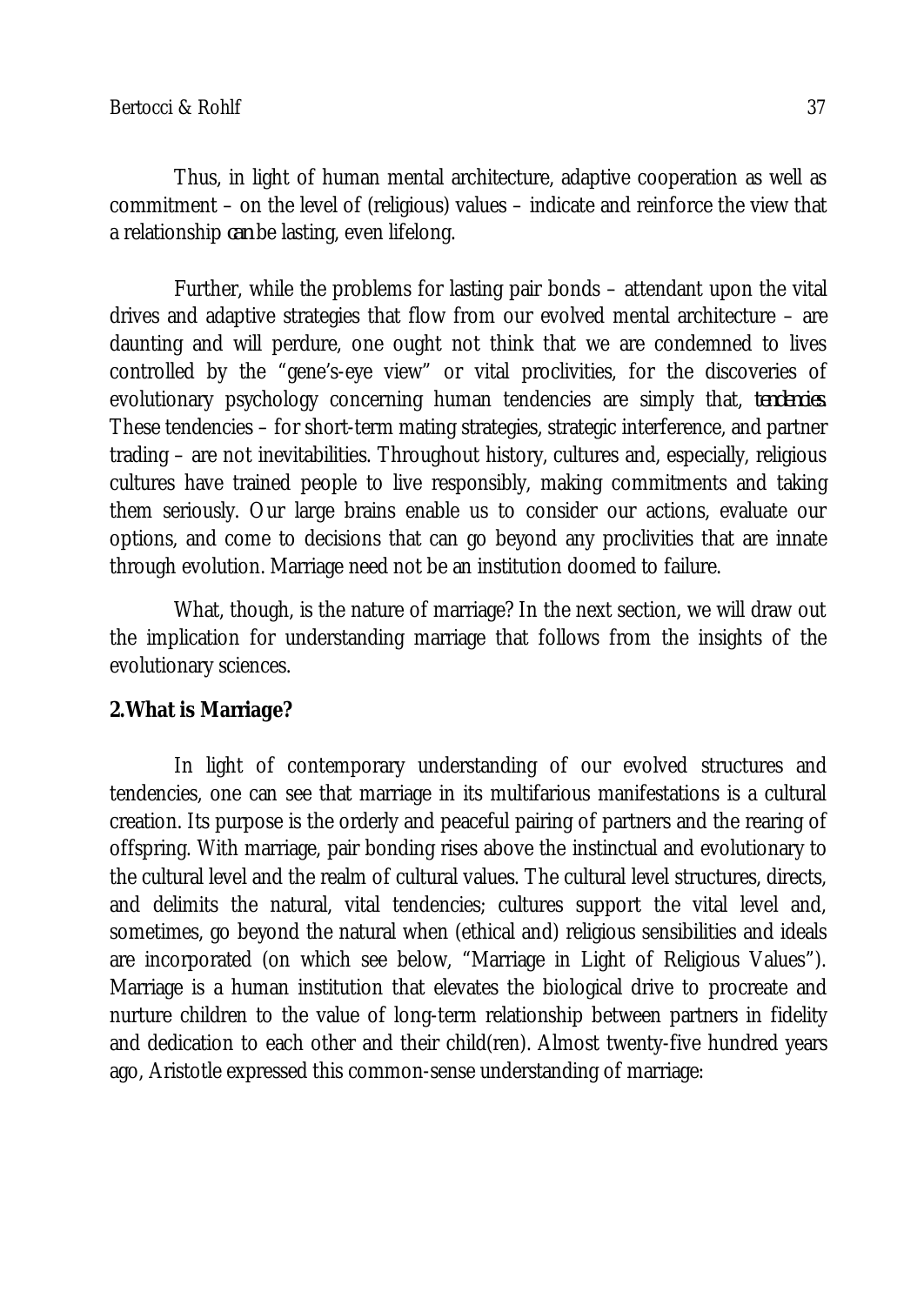Between man and wife friendship seems to exist by nature; for man is naturally inclined to form couples – even more than to form cities, inasmuch as the household is earlier and more necessary than the city, and reproduction is more common to man with the animals. With the other animals the union extends only to this point, but human beings live together not only for the sake of reproduction but also for the various purposes of life; for from the start the functions are divided, and those of man and woman are different; so they help each other by throwing their peculiar gifts into the common stock. It is for these reasons that both utility and pleasure seem to be found in this kind of friendship. But this friendship may be based also on virtue, if the parties are good; for each has its own virtue and they will delight in the fact. And children seem to be a bond of union (which is the reason why childless people part more easily); for children are a good common to both and what is common holds them together.<sup>49</sup>

Aristotle asserted that human beings have a "natural inclination" to couple. He further held that humans come together for more than biological procreation, bringing their various "gifts" into a common store. Offspring bind the couple in mutual care for their common progeny. Moreover, virtue can lead the couple beyond pleasure and useful cooperation to the delights of higher friendship.

On the cultural level, marriage is a communally-sanctioned bond between sexual partners for the stability of families. Thus, marriage is a support and sublation<sup>50</sup> of our vital level drive to reproduce in quasi-pair bonds. Like other cultural institutions, marriage is in support of vital level drives. Moreover, like other cultural structures, the meaning and understanding of marriage includes aspects that have provenance in higher-level values. For example, the ideals of life-long marriage and permanent sexual fidelity come from ethical and religious insights. On the personal level, marriage is the deliberate affirmation of these cultural values.

 $\overline{a}$ <sup>49</sup>Aristotle, *Nicomachean Ethics* Bk. 10, Ch. 12.

<sup>50</sup>By "sublation" (*Aufhebung* in Hegel), we mean that the higher level, while transcending the lower, does not deny the values of the lower, nor does it interfere with, much less undo the functions of the lower(see Bernard J. F. Lonergan, *Insight: A Study of Human Understanding*, ed. Frederick E. Crowe and Robert M. Doran [Toronto: University of Toronto Press, 1992], 446-447.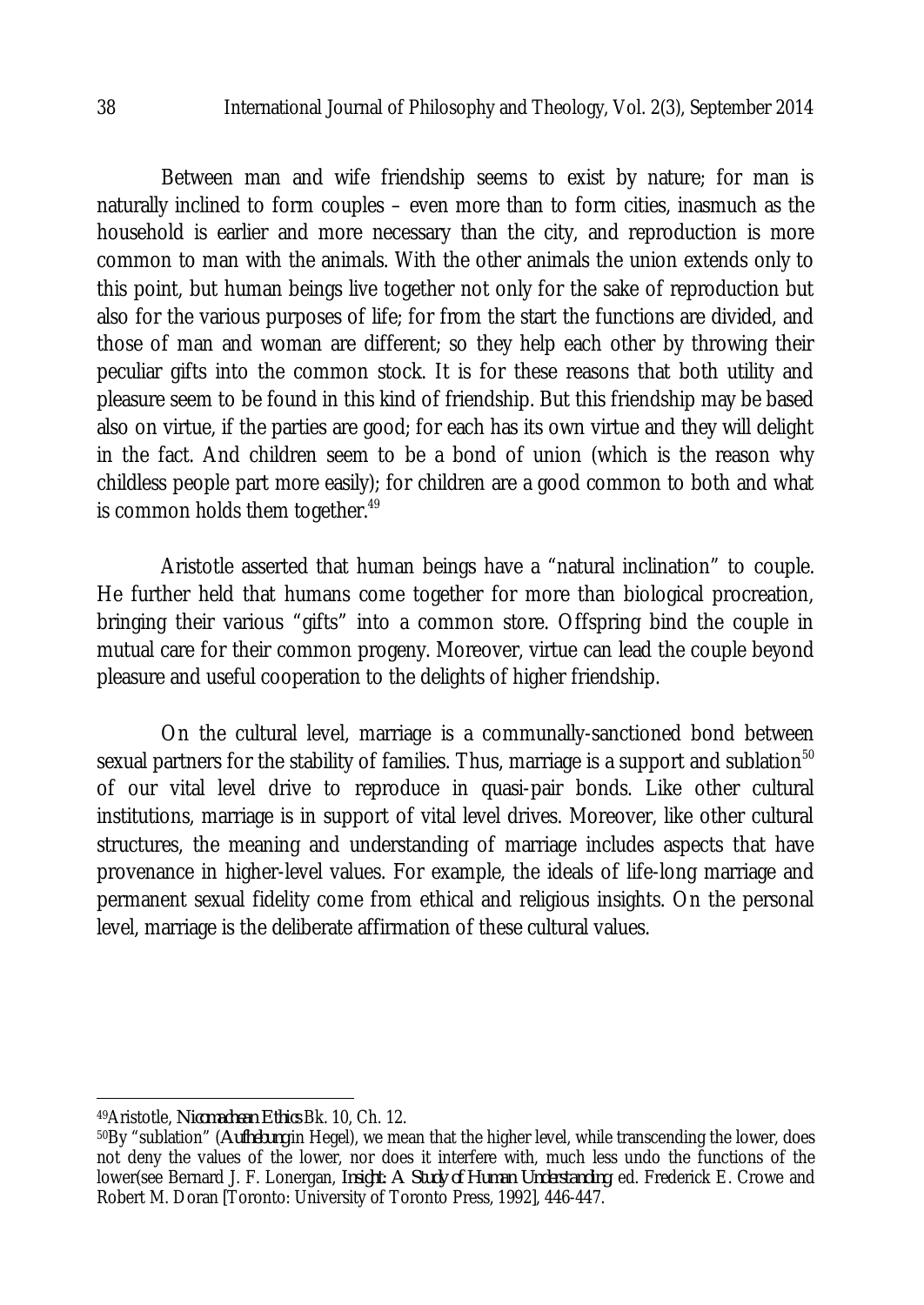Beyond the cultural ideals of stable marital and family relationships, religious insight concerning the human good has led people and traditions to hold that marriage represents the fundamental truth that we become more human and grow toward our potential for self-transcendence as rational creatures, and not *merely* biological and social creatures, through life-long commitment to a spouse and children (*viz*., Gen 2:18: "It is not good for the man to be alone").

These vital, social, personal and religious, value-driven human goals – present in marriage – take shape in diverse forms across cultures. Regarding the vital level, marriage seems structured to curb the male tendency to indiscriminate mating strategies and support the need for supportive male relationships with females and children. Thus, there are usually sanctions against adultery and abandonment. At the social level, marriage becomes the core of social relationships<sup>51</sup> (*viz.*, the common teaching that the family is society in miniature<sup>52</sup>). In this regard, societies, to a greater or lesser degree, take pains to support marriages. Communities celebrate marriage rituals and couples are often presented with gifts to help them start their marriage. Moreover, contracts are signed; laws are enacted and enforced to protect the rights of partners and their children (*viz*., "community property" and "deadbeat dad" laws). At the level of personal and religious values, life-long marriage is viewed as an ideal both within and outside religious communities.<sup>53</sup> Some religious traditions have come to regard marriage as a "covenant" as well as a contract, analogous to God's covenant relationship with Israel.<sup>54</sup> Within Euro-centered cultures, secular marriage rituals include an affirmation of "till death do us part." The Jewish Scriptures include compassionate statements about the forsaken "wife of [one's] youth" (see Isa 54:6; Prov 5:8). Christian ceremonies assert that "what God has joined," no one ought divide (see Mt. 19:6). Muslim tradition teaches that divorce is *the* most repugnant of the allowances God has made in light of human hard-heartedness.<sup>55</sup>

 $\overline{a}$ <sup>51</sup>In evolutionary-biological terms, the primary social unit is a woman and her child(ren).

<sup>52</sup>This is as true of Confucianism and Islam as of Euro-centered culture.

<sup>53</sup>The Bible presents marriage as God-ordained (see Gen 2). In the Qur'an, there is an affirmation of this tradition and, further, many revelations of how God intends marriage to be lived (see Qur'an, S. 4). <sup>54</sup>See e.g., The Pastoral Constitution of Vatican II, *GaudiumetSpes* ("The Church in the Modern World"), par. 48.

<sup>55</sup>See Abu Dawud, *Sunan* (Kanpur, India: MatbaMajidi, 1346 AH), I: 94.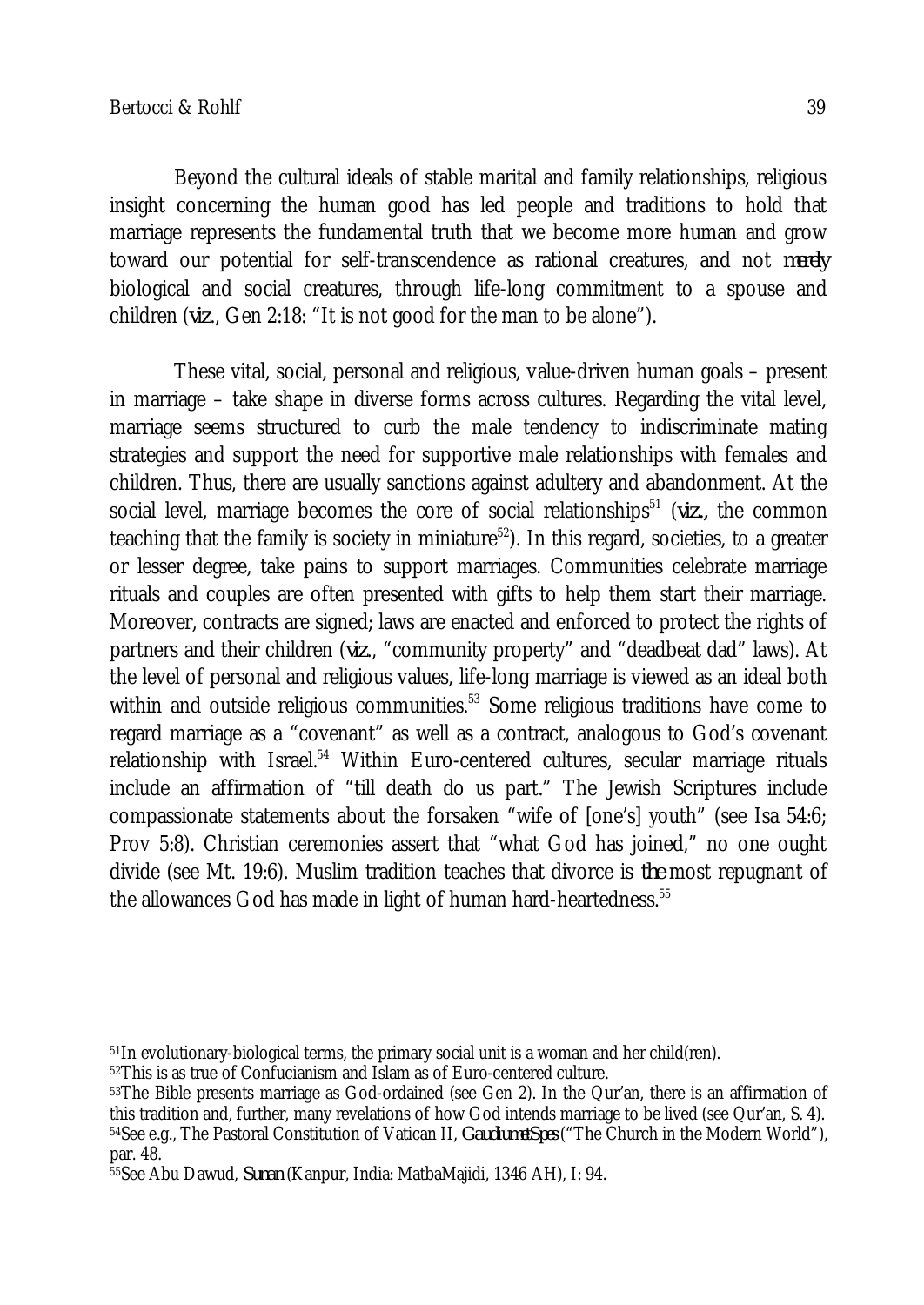### **3. Is Marriage Natural?**

Most cultures have developed marriage institutions and placed sanctions on adultery and promiscuousness (except sometimes in the case of prostitution<sup>56</sup>). The Abrahamic Traditions hold that marriage was instituted at creation, that is, that marriage is the natural state for mating and ordained as such by God. Luther denied sacramental status to Matrimony on the principle that it was ordained by God at creation and not instituted by Jesus. There is, thus, general agreement that marriage is natural to humans. The lamentations concerning the state of marriage in our culture, referred to in the introduction above, are ample cues to the seemingly "self-evident" naturalness of marriage.

However, when we take evolutionary biology and our evolved mental structures seriously, a distinction must be recognized that makes the assumption of the "natural" state of marriage problematical. While evolutionary mating strategies make quasi-pair bonding natural to us, indissoluble, life-long unions are not; marriage as permanent pairing is not natural to us. It is the creation of people, societies. The fact of differing understandings of marriage within diverse cultures and the allowance of divorce within even the Abrahamic Traditions might have led to this insight but, instead, introduced not denial of matrimonial naturalness but suspicion and rejection of others' ways of marriage. When, however, one recognizes the relation of marriage to human evolutionary development, one can no longer hold to the naturalness of (life-long) marriage. One cannot, in light of current scientific knowledge, assert that life-long marriage is instinctual to us. However, one can see that marriage can become a connatural sublation of the vital level. Further, one may affirm, as do the Abrahamic Traditions, that God has revealed that marriage is God's will for us. Such an avowal is an insight into God's desires for us on the level of values, not a statement of the biological necessity or, even, tendency.

#### **4.Is Marriage Defensible?**

Do the evolutionary sciences lead one inexorably to reject marriage as an unnatural social and religious creation? We would say, no.

 $\overline{\phantom{a}}$ <sup>56</sup>Augustine and Aquinas held that prostitution, while gravely sinful, ought not be punished by civil government in as much as government is to control dangers to the good of society, not private morality (see Vincent M. Dever, "Aquinas on the Practice of Prostitution," *Essays in Medieval Studies* 13 (http://www.illinoismedieval.org/ems/VOL13/13ch4.html, accessed, 02/10/2012).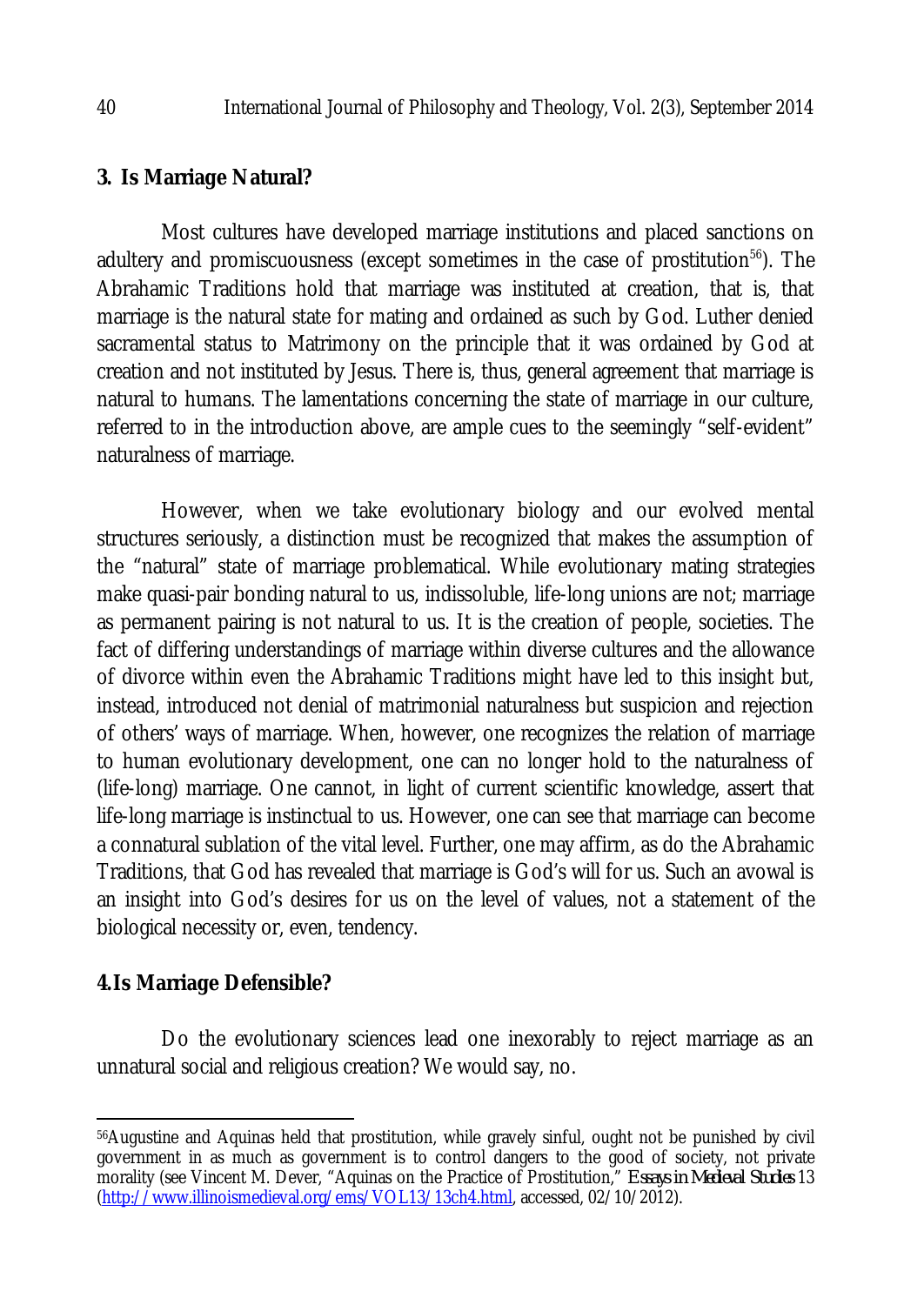Such a conclusion would affirm the principle that neither society nor religious tradition should call us beyond our evolutionary tendencies. Evolution has equipped us with reasoning power to calculate probable outcomes and devise strategies for problem solving. Social and value-centered structures, born of our ability to reason and value (non-adaptive byproducts<sup>57</sup> of our information-processing minds), are human creations often viewed as divinely inspired or mandated, and include insights that go beyond survival and gene transference. Further, they are attempts to move us to the objective good as understood within community.

Marriage is an example of "value building upon nature." That is, by analogy to the traditional Christian understanding of grace, marriage is not a contradiction to human tendencies but, rather, an institution built upon the foundation of evolutionary drive. The biological, evolutionary impetus to mate, produce, and nurture progeny is supported and extended beyond the bounds that evolution has prepared. The same mental architecture that allows us to evaluate the fitness of prospective mates and the consequences of infidelity and trading mates enables us – as byproduct – to form and recognize the high-level values of fidelity, dedication, self-sacrifice.<sup>58</sup> Marriage, in its social and religious dimensions, sublates the natural human instinct for survival through propagating one's genes. Marriage does not deny the natural tendencies; rather it raises them to the realm of social good and transcendent value.

In the following table, we illustrate the analogous aspects among the vital, cultural, ethical, religious and sacramental forms of human pair bonding. We demonstrate that each higher level sublates those below it, that is, that the higher go beyond the lower without denying the workings and values intrinsic to those lower:

 $\overline{a}$ <sup>57</sup>See Steven Pinker, *How the Mind Works* 525. David M. Buss explains nonadaptive by-products as "[c]haracteristics that do not solve adaptive problems and do not have functional design; they are 'carried along' with characteristics that do have functional design because they happen to be coupled with those adaptations" (*Evolutionary Psychology* 37). Further, Buss writes, "The hypothesis thatsomething is a by-product of an adaptation requires identifying the adaptation of which it is a byproduct and the reason why its existence is associated with that adaptation" (ibid 38).

<sup>59</sup>For a detailed analysis of the relationships between evolved mental architecture and levels of values, see Rosemary J. Bertocci and Francis H. Rohlf, "A Lonerganian*Kritik* of the Evolutionary Sciences and Religious Consciousness: The Isomorphism of Structures, Activities, and Analysis," *Method: Journal of Lonergan Studies* 20:1, Spring 2002, 1-19.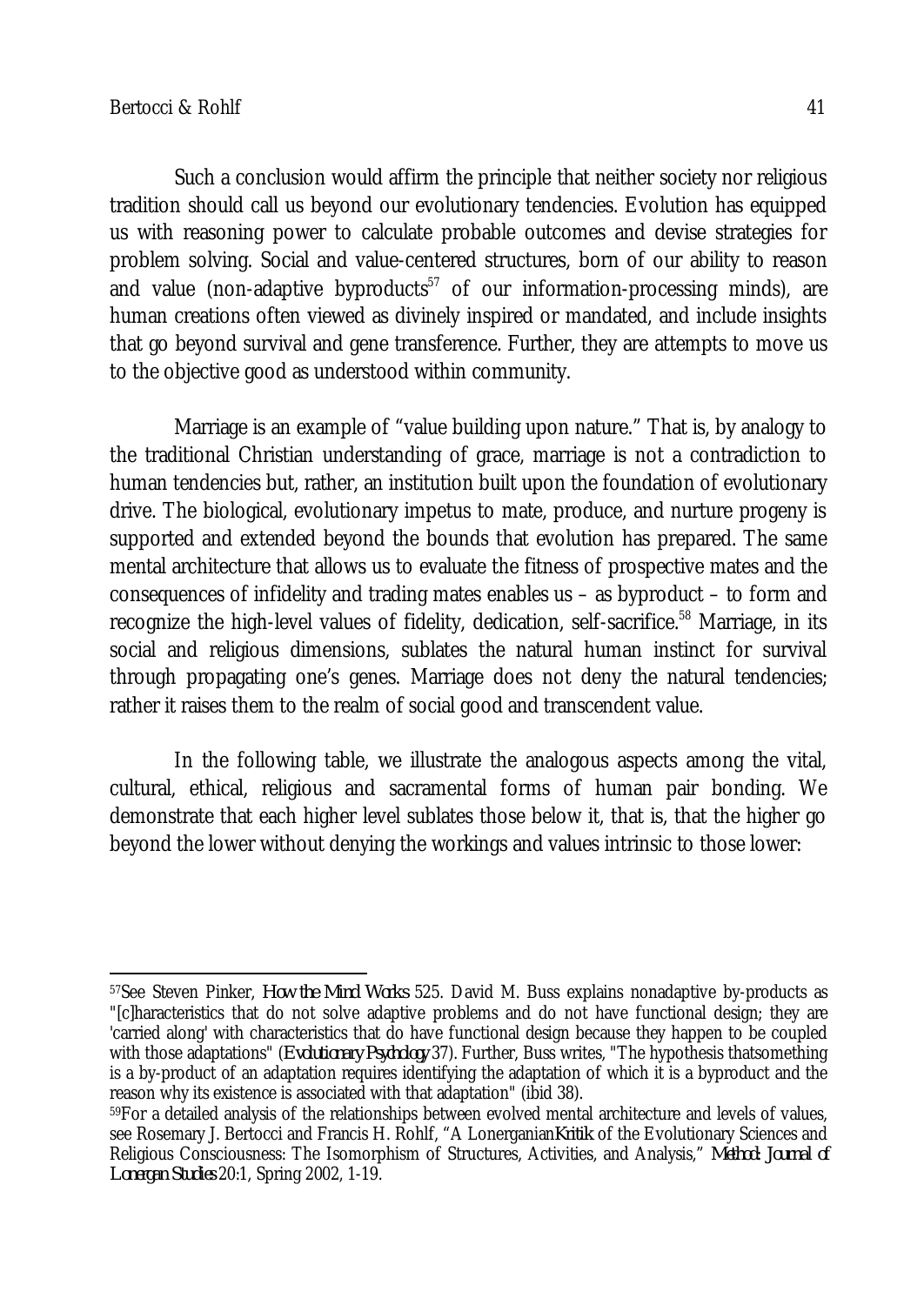# **Levels of Marriage**

| Levels                        | Vital/Natural Level                                                                                                                                                                                                                                                                                                                                                                                                                                                                                                                                                                                                                                                 | <b>Cultural Level</b>                                                                                                                                                                                                                                                                              | Deliberative/ Personal Level                                                                                                                    | Authentic Religious &/ or<br>SacramentalLevel                                                                                                                                                                                                               |
|-------------------------------|---------------------------------------------------------------------------------------------------------------------------------------------------------------------------------------------------------------------------------------------------------------------------------------------------------------------------------------------------------------------------------------------------------------------------------------------------------------------------------------------------------------------------------------------------------------------------------------------------------------------------------------------------------------------|----------------------------------------------------------------------------------------------------------------------------------------------------------------------------------------------------------------------------------------------------------------------------------------------------|-------------------------------------------------------------------------------------------------------------------------------------------------|-------------------------------------------------------------------------------------------------------------------------------------------------------------------------------------------------------------------------------------------------------------|
| Form                          | Quasi-pair Bond: Serial<br>Monogamy                                                                                                                                                                                                                                                                                                                                                                                                                                                                                                                                                                                                                                 | Marriage Contract:<br>Monogamy, Polygamy,<br>Polyandry, Serial Monogamy                                                                                                                                                                                                                            | Contractual Marriage: based on<br>social & individual goods                                                                                     | Marriage Covenant:<br>indissoluble & faithful as the<br>ideal                                                                                                                                                                                               |
| Primary<br>End(s)             | Vital & Social:<br>Reproduction & Care<br>of Offspring to viability.                                                                                                                                                                                                                                                                                                                                                                                                                                                                                                                                                                                                | Vital & Social: Marriage is a<br>legally sanctioned set of<br>contractual stipulations,<br>including safeguarding the<br>economic needs & social<br>status of partners & children.                                                                                                                 | Vital, Social,<br>Personal & Interrelational:<br>Marriage is for the mutual<br>benefit of the partners & the<br>rearing &education of children. | Vital, Social, Personal,<br>Interrelational, Spiritual,<br>&/or Sacramental:<br>1) Marriage is the fullest<br>expression of sexual love <sup>59</sup> or<br>2) Marriage as an effective<br>symbol of the love of Christ<br>for the Church.                  |
| Reasons for<br>Marriage       | <b>Vital Drives for</b><br>reproduction, sexual<br>attraction ("being in<br>love"), stability of<br>parental relationship for<br>rearing children<br>(evolved pattern<br>seemingly for about 4<br>years).                                                                                                                                                                                                                                                                                                                                                                                                                                                           | Stable Relationship for couple<br>& rearing of offspring;<br>safequarding economic<br>means; quaranteeing<br>economic rights of spouses &<br>offspring.                                                                                                                                            | Being in love, Fulfillment of the<br>partner's happiness, Self-<br>fulfillment, Offspring &<br>responsible parenting.                           | Vocation to fulfillment<br>through sexual love of one's<br>partner, rearing & education<br>of children. At the<br>Sacramental Level, marriage<br>is for God's glory by<br>witnessing to God's love<br>through sexual love, Christ's<br>love for the Church. |
| Partner Deter-<br>mination    | Mechanistic & Pre-<br>reflective based on<br>being in love: 1)<br>Women select mates for<br>their a) interest in &<br>ability to invest resources<br>(social status, age<br>[slightly older],<br>ambitiousness [financial<br>attainments or<br>prospects]), stability,<br>strength, athleticism,<br>bravery, signals of love<br>& willingness to<br>commit, being "good<br>with children"<br>(dependable,<br>emotionally stable, kind,<br>& positively responding<br>to children) & b)<br>compatibility: similar<br>values & personality; 2)<br>men select physically<br>attractive women<br>(youthful, healthy,<br>animated) who give<br>signs of sexual fidelity. | Either Mechanistic & Pre-<br>reflective or Common Sense<br>(Making a "good match"): 1)<br>If mechanistic, determination<br>is based on the same<br>characteristics as the Vital<br>Level; 2) if arranged, based on<br>social status, property<br>conservation, family and<br>social compatibility. | Personal, Deliberative, &<br>Existential: based in the couple's<br>values.                                                                      | Judgment & Discernment<br>based on self-transcendence<br>& authentic religious<br>appropriation: Self-<br>transcendence to God &<br>others through a faithful,<br>indissoluble covenant bond<br>with another.                                               |
| <b>Stability</b>              | Adaptive: the quasi-pair<br>bond lasts as long as the<br>couple is in love, with<br>the man providing<br>resources, the woman<br>reproductively<br>attractive.                                                                                                                                                                                                                                                                                                                                                                                                                                                                                                      | Cultural: the marriage lasts as<br>long as the contractual<br>obligations are in force<br>(Infidelity can be overlooked<br>in men if their resources<br>remain in force for the<br>family).                                                                                                        | Personal: based in the<br>authenticity & responsible<br>actions of the partners.                                                                | Authentically Religious: The<br>relationship remains despite<br>difficulties & sin because of<br>dedication, the belief in the<br>binding nature of the<br>covenant, mercy (cf. I Cor.<br>13), stability for children, &<br>trust in God's grace.           |
| Supports/<br><b>Sanctions</b> | Social (including<br>familial) & mutual vital<br>interests                                                                                                                                                                                                                                                                                                                                                                                                                                                                                                                                                                                                          | Legal & Social sanctions:<br>marriage laws, divorce laws,<br>paternal & maternal duties<br>specified                                                                                                                                                                                               | Ethical & Personal authenticity<br>coupled with cultural norms                                                                                  | Sublation of lower levels in<br>cooperation with divine<br>grace                                                                                                                                                                                            |

 $\overline{a}$ <sup>59</sup>See John C. Dwyer, *Human Sexuality: A Christian View* (Kansas City, MO: Sheed& Ward, 1987).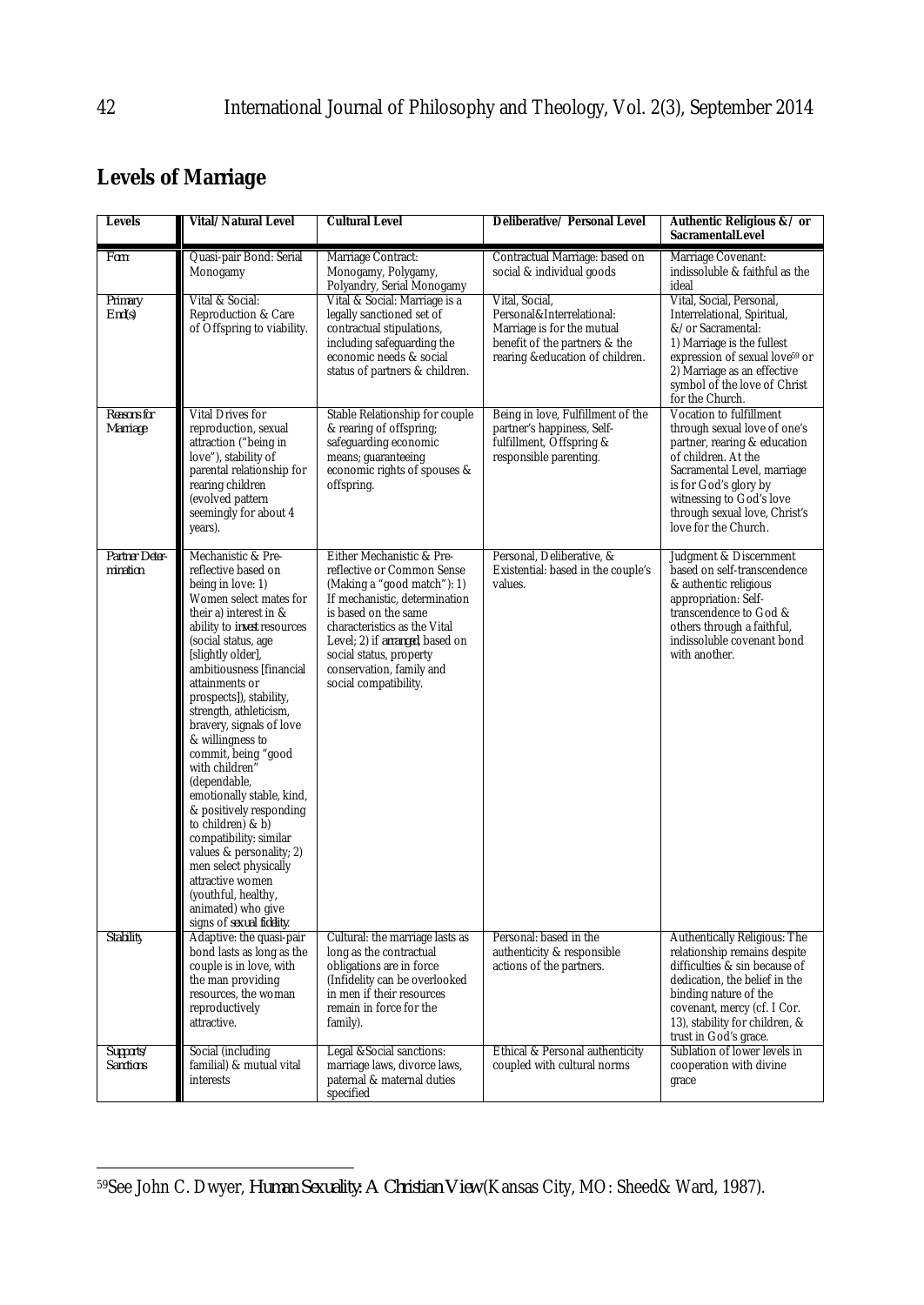The table demonstrates that the values of the vital, cultural, and deliberative levels are taken up in and transformed by the authentic religious level. That is, the drive to reproduce in quasi-pair bonds of the vital level, the social structures of the cultural level (purified by deliberative judgment and authentic religious reflection), and the ethical obligations and insights derived from the deliberative level are affirmed and valued at the authentic religious level.

## **5. Marriage in Light of Religious Values**

Authentic religious insight leads to the recognition of the high vocation of marriage within the divine scheme for humanity and a transformed understanding of marriage and of marital spirituality informed by grace and revelation. While the authentic values of the vital, cultural, and ethical levels are affirmed, the originality of each marriage and a spirituality specific to marriage can be discerned.

Each marriage is unique. While acknowledging that marriage is God's intention for working out our vital drives and, further, that cultural forms of marriage inculcate ethical obligations and religious insights, one can see, however, that the form of marriage given in cultural and religious institutions does not indicate *how* couples are to work out their marriages in the concrete. Each individual and, therefore, each couple is unique and uniquely graced by God. Thus, each couple must discover in their actual lives the manner in which they should and will embody co-creative fecundity (see Gen 1:27-28) and the insights that humans embrace self-transcendence in relationship (see Gen 2:18, 24) and that married people are to be a sacrament of divine, passionate love for people (see Hos  $2$ )<sup>60</sup> and Christ's love for the church (see Eph 5). While cultural, ethical, and religious traditions give the parameters within which marriages are to be lived, each couple must build their own pattern of marriage through dedication, effort, and openness to God's grace. While those who have developed good marriages can be examples for others, each marriage is to be an unrepeatable and original realization of mutuality and generosity, going beyond inclusive fitness to an inclusivity that brings God's grace to others.

 $\overline{\phantom{a}}$ <sup>60</sup>For a moving challenge to enhance passion and sexuality within Christian marriage as sacrament of God's passionate love for people, see "Marriage," in Andrew Greeley, *The Bottom Line Catechism* (Chicago, IL: Thomas More Press, 1982).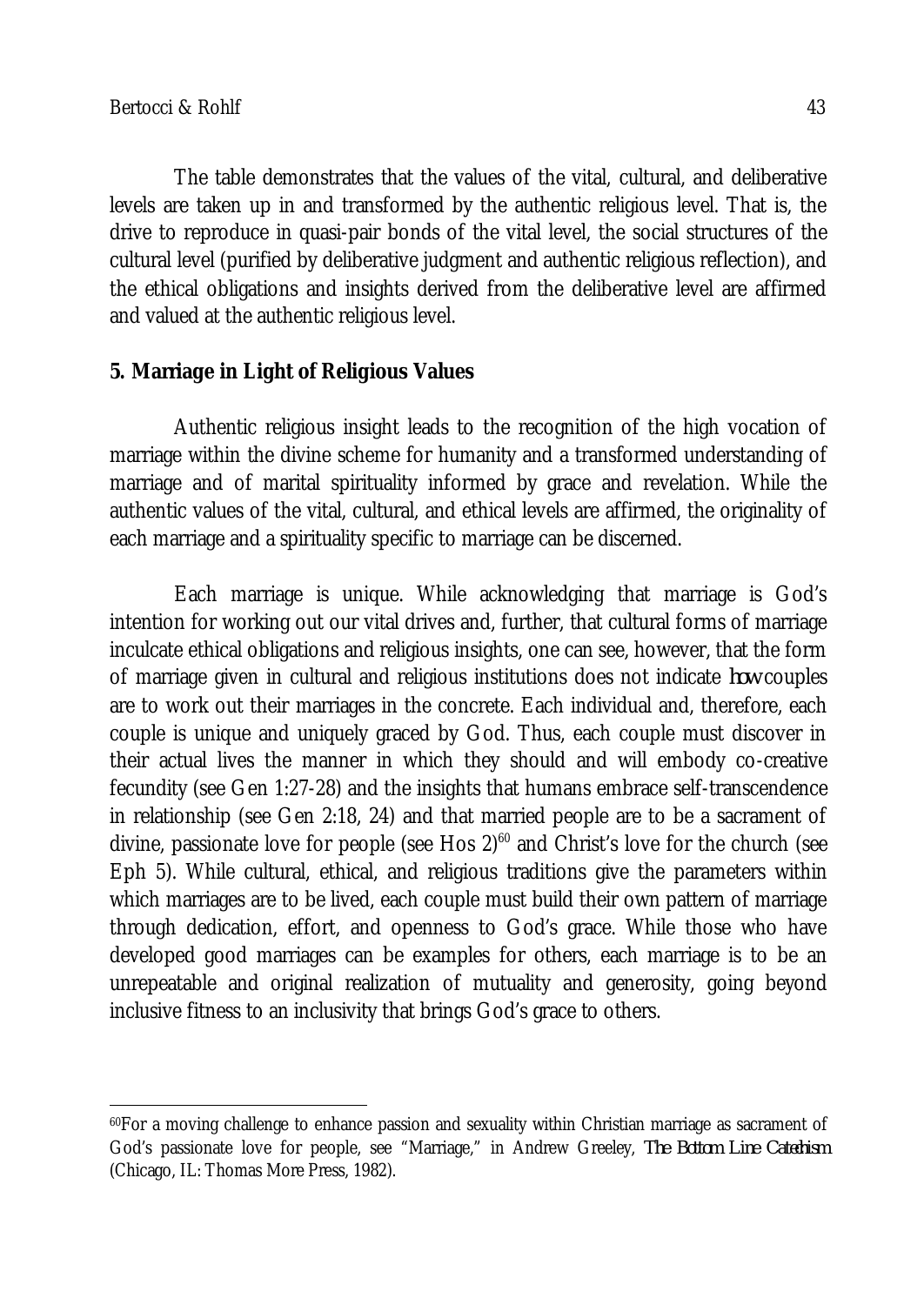Further, the spirituality of married people should find its center *in* the marriage. The sacramental insight that it is in the complementary love of spouses that Christ's love for the church is symbolized and that concerning the uniqueness of each marriage (stated above) suggests that the concrete acts within a marriage constitute an integral spirituality of married people. Just as marriage is to be the *mysterion* of Christ's love for the church, their actual lives are to be signs of God's love and call to the married people themselves. The sacrament of Matrimony is effected and is effectual as truly in changing diapers as in speaking vows; the sign of Christ's love is as real in nurturing one's spouse as in intercourse. That is, every act of marital love is to be an effective symbol not only for others but to the spouses themselves. Thus, the spirituality of married people should be centered in the reality of the sacrament they are called to become and be. In the words of a wise man, "If your life differs from your spiritual life, you *have* no spiritual life."

#### **6. Conclusion**

The evolutionary sciences do not demand a rejection of marriage in either its social or religious dimensions.<sup>61</sup> Rather, they can help us understand better the obstacles to lasting and healthy marriages. $62$  They can assist us in discerning the different needs and tendencies of men and women that make marriage difficult.<sup>63</sup>

 $\overline{a}$ <sup>61</sup>In fact, evolutionary sciences support such possibilities. As Tooby&Cosmides write, "The human psychological system is immensely flexible as to outcome: Everything that every individual has ever done in all of human history and prehistory establishes the minimum boundary of the possible. The maximum, if any, is completely unknown. Given the fact that we are almost entirely ignorant of the computational specifics of the hundreds or thousands of mechanisms that comprise the human mind, it is far beyond the present competence of anyone living to say what are and are not achievable outcomes for human beings" (*The Adapted Mind* 40).

 $62$ Buss writes, "Where women benefit from marriage and where competition for husbands is fierce, women compete with one another to signal chastity, causing the average amount of premarital sex to go down. Where women control their economic fate, do not require so much of men's investment, and hence need to compete less, they are freer to disregard men's preferences, which causes the average amount of premarital sex to go up. Men everywhere might value chastity if they could get it, but in some cultures they cannot demand it of their brides" (*Evolutionary Psychology* 151).

<sup>63</sup>Steven Pinker writes, "Many assignments of a relational model to a set of social roles feel natural to people in all societies and may be rooted in our biology. They include the Communal Sharing among family members, an Authority Ranking within the family that makes people respect their elders, and the exchange of bulk commodities and routine favors under Equality Matching. But other kinds of assignment of a relational model to a resource and a set of social roles can differ radically across time and culture. In traditional Western marriages, for example, the husband wielded Authority over the wife. The model was mostly overturned in the 1970s and some couples influenced by feminism switched to Equality Matching, splitting housework and child-rearing down the middle and strictly auditing the hours devoted to them. Since the businesslike psychology of Equality Matching clashes with the intimacy that most couples crave, most modern marriages have settled on Communal Sharing